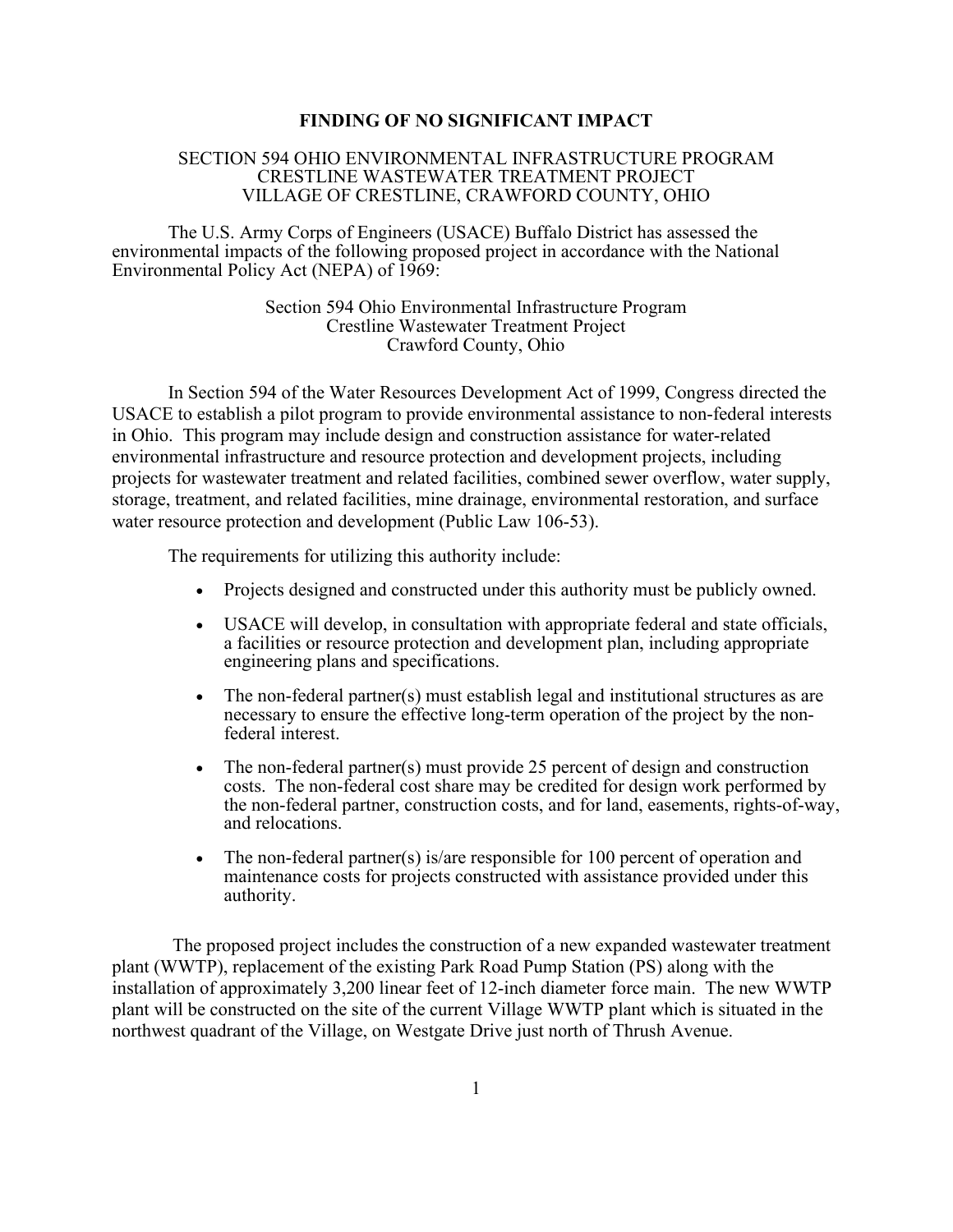The new PS will consist of a 3.8 million gallons per day (MGD) pump station with three pumps, a prefabricated HDPE pipe, wet well, and above ground valve to house controls, and will be installed on the north side of the existing PS. The existing wet well and dry well below the building can be converted into a small equalization (EQ) tank for the new PS. A grit trap and screen (trash basket) will be constructed prior to this EQ wet well to protect the new PS, and the existing generator will be replaced.

The new PS will be connected to a 12-inch, approximately 3,200 lineal foot force main that will travel directly to the WWTP, and which will reduce sanitary sewer overflows. The new WWTP headworks will consist of an influent pumping station, an influent screening system, a grit removal system, and equalization tank(s). Flow will enter the WWTP through the existing 24-inch sanitary influent sewer before entering the influent screening system constructed along the influent sewer. The influent pump station is sized for a total capacity of 8.8 MGD (firm capacity of the peak hour flow (PHF) of 6.6 MGD) and will divert all flows above the PHF into an equalization tank.

The new WWTP treatment process will involve Fluidyne Jet Multi-Channel Reactor (MCR), an oxidation ditch which uses a jet aeration system for aeration, mixing, and internal mixed liquor recycle (IMLR). To achieve biological nutrient removal, this oxidation ditch includes anaerobic, anoxic, and aerobic zones throughout three channels in a racetrack configuration.

An existing aeration tank and clarifiers  $\#1$  and  $\#2$  are proposed to be used as equalization tanks that will alleviate storm flows (in excess of 6.6 MGD) into the WWTP. Other components of the treatment facility will include a chemical feed system, post aeration and UV disinfection. There will be no new sludge handling equipment or tanks, only upsized piping and valves. Otherwise, existing sludge handling equipment will continue to be utilized. The existing WWTP generator will also be replaced with a larger model. Treated effluent from the WWTP will continue to be discharged to Westerly Creek via the existing discharge line and outfall structure.

Construction work at the Park Run Road PS will occur adjacent to the existing PS on property owned by the Village. The force main will be installed within existing road right of ways from the Park Road Pump Station to the WWTP site. The force main alignment will proceed north form the Park Road PS along an alley way to West Main Street, west to Westgate Road and north into the WWTP site. Construction at the WWTP will occur within the footprint of the existing treatment plant property.

To move ahead with the proposed project, the Village of Crestline worked with Ohio Rural Community Assistance Partnership (RCAP) to conduct the ecological surveys and assessments necessary under NEPA and Section 106 of the National Historic Preservation Act.

The No Action alternative was considered as per the requirements of NEPA. Under this alternative, existing conditions would continue with no improvements in the wastewater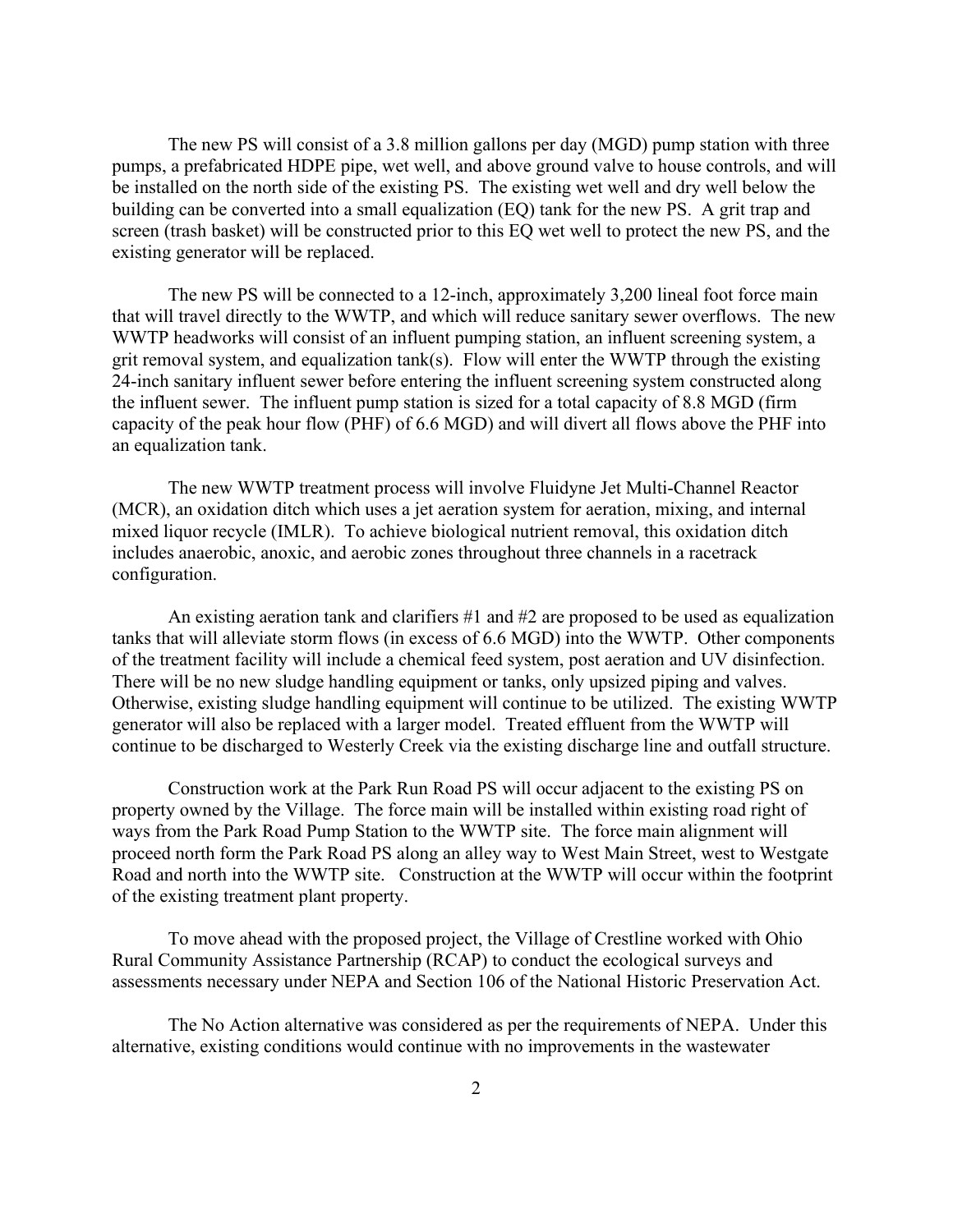treatment system. This alternative was determined to not be feasible as it would be noncomplaint with the Ohio EPA Director's Final Findings and Orders and as the tank and lines would continue to erode and a failure of the water system would eventually occur.

Ohio RCAP completed an environmental assessment for the proposed project. Internal review of this assessment by USACE and the project's anticipated environmental impacts has found it to be technically and procedurally sufficient in addressing those factors important to the USACE funding decision. Based on the USACE Buffalo District's review of the project, it is concluded that no areas of environmental controversy are evident, all applicable and relevant environmental protection measures will be met, and implementation of the project will be completed in an environmentally sound and sustainable manner.

The USACE Buffalo District has analyzed the proposed project and has concluded that the disbursement of Section 594 Program funding would not constitute a major federal action that would significantly affect the quality of the human environment. If you have information that may alter my decision in this regard, please contact my office in writing with your comments within the 30-day comment period for this project. If no comments or information have been received from public review that alter my finding, this finding of no significant impact will be saved in the administrative record for the project. Thank you for your interest in this project.

DATE: Eli S. Adams

Lieutenant Colonel, Corps of Engineers District Commander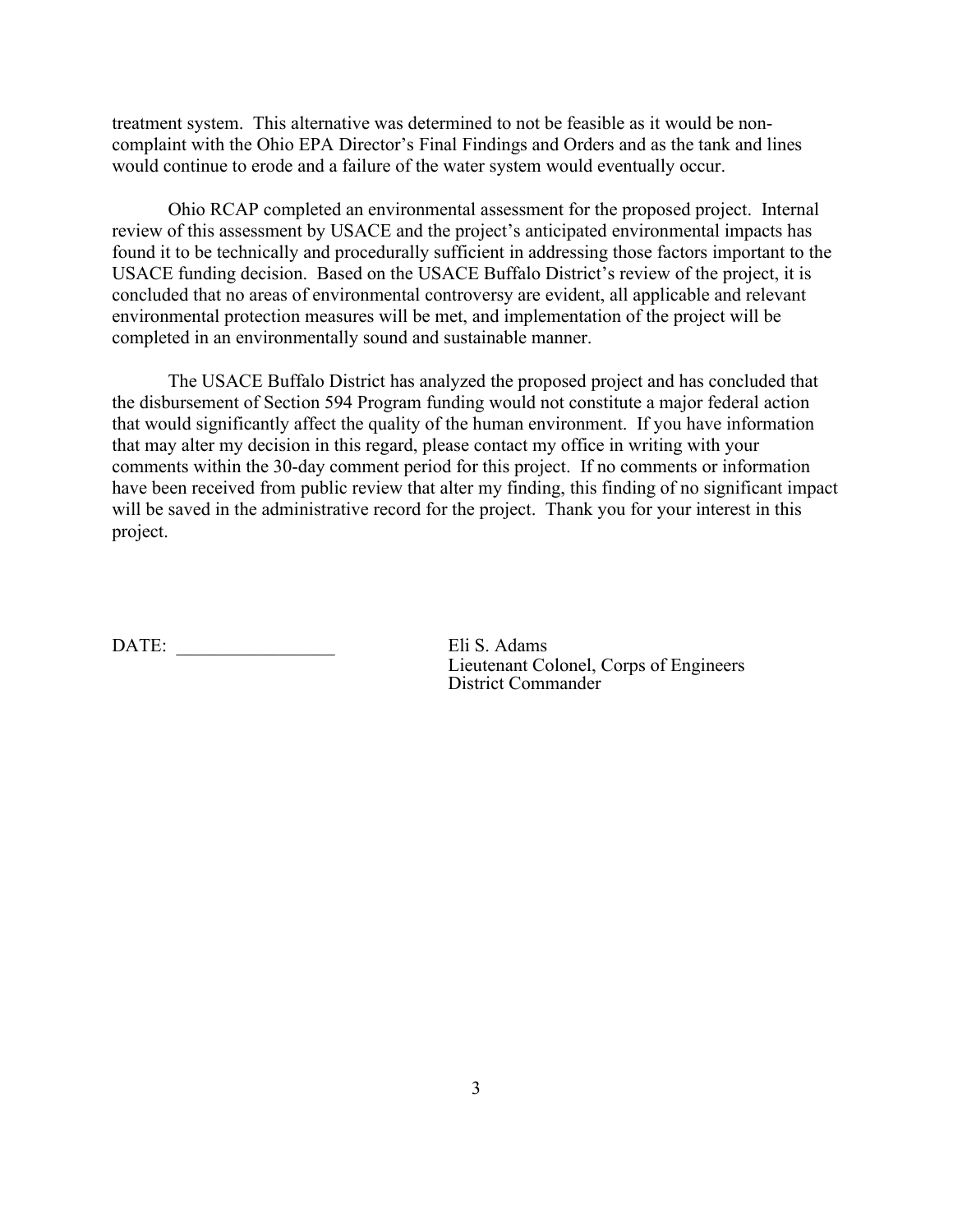#### *DRAFT* **ENVIRONMENTAL ASSESSMENT**

#### **VILLAGE OF CRESTLINE WASTEWATER TREATMENT PLANT PROJECT**

#### **1.0 PURPOSE AND AUTHORITY**

1.1

Purpose – The proposed project involves the construction of a new and expanded Wastewater Treatment Plant (WWTP), replacement of the Park Road Pump Station (PS) along with the installation of approximately 3,200 linear feet of 12" diameter force main.

This Environmental Assessment (EA) examines the potential environmental impacts of the Wastewater Treatment Plant Project as proposed by the Village of Crestline. The purpose of the EA is to analyze the potential environmental impacts of the proposed project and to determine whether to prepare an Environmental Impact Statement (EIS) or a Finding of No Significant Impact (FONSI).

### 1.2

Authority – The proposed project is a partnership agreement between the Village of Crestline and the Corps established under the authority of Section 594 of the Water Resources Development Act (WRDA) of 1999 (Public Law 106-53), as amended, by Section 130 of the Energy and Water Development Appropriations Act (E&WDAA) of 2006 (P.L. 109- 103); as amended by Section 3128 of the WRDA of 2007 (P.L. 110-114); as amended by Section 111 of the Consolidated Appropriations of 2008 (P.L. 110- 161); which provides authority for the Corps to establish a program to provide environmental assistance to Non-Federal entities in Ohio. This law provides design and construction assistance for water related environmental infrastructure projects to Non-Federal interests in Ohio, including projects for wastewater treatment and related facilities, water supply, water storage, water treatment, water distribution facilities and surface water resource protection and development.

This EA is prepared pursuant to NEPA, Council on Environmental Quality (CEQ) Regulations (40 CFR 1500-1508), and Corps implementing regulation, ER 200-2-2.

#### **2.0 NEED FOR THE PROPOSED ACTION**

The Village WWTP was originally constructed in the 1940's, and while upgrades have occurred, many of the plant components have deteriorated and are behind their useful life. Original construction associated with the Park Road Pump Station occurred in the 1940's and has reached its useful life.

The Ohio Environmental Protection Agency (EPA) has issued Findings and Orders to the Village due to numerous repeat violations such as exceedances of NPDES discharge limitations, sanitary sewer overflows, and improper storage and handling of sludge which can create a health risk to residents and degradation of local water quality. In addition, the wastewater treatment system is under a standard connection ban which has hindered development in the Village.

#### **3.1 Socio-Economic Environment**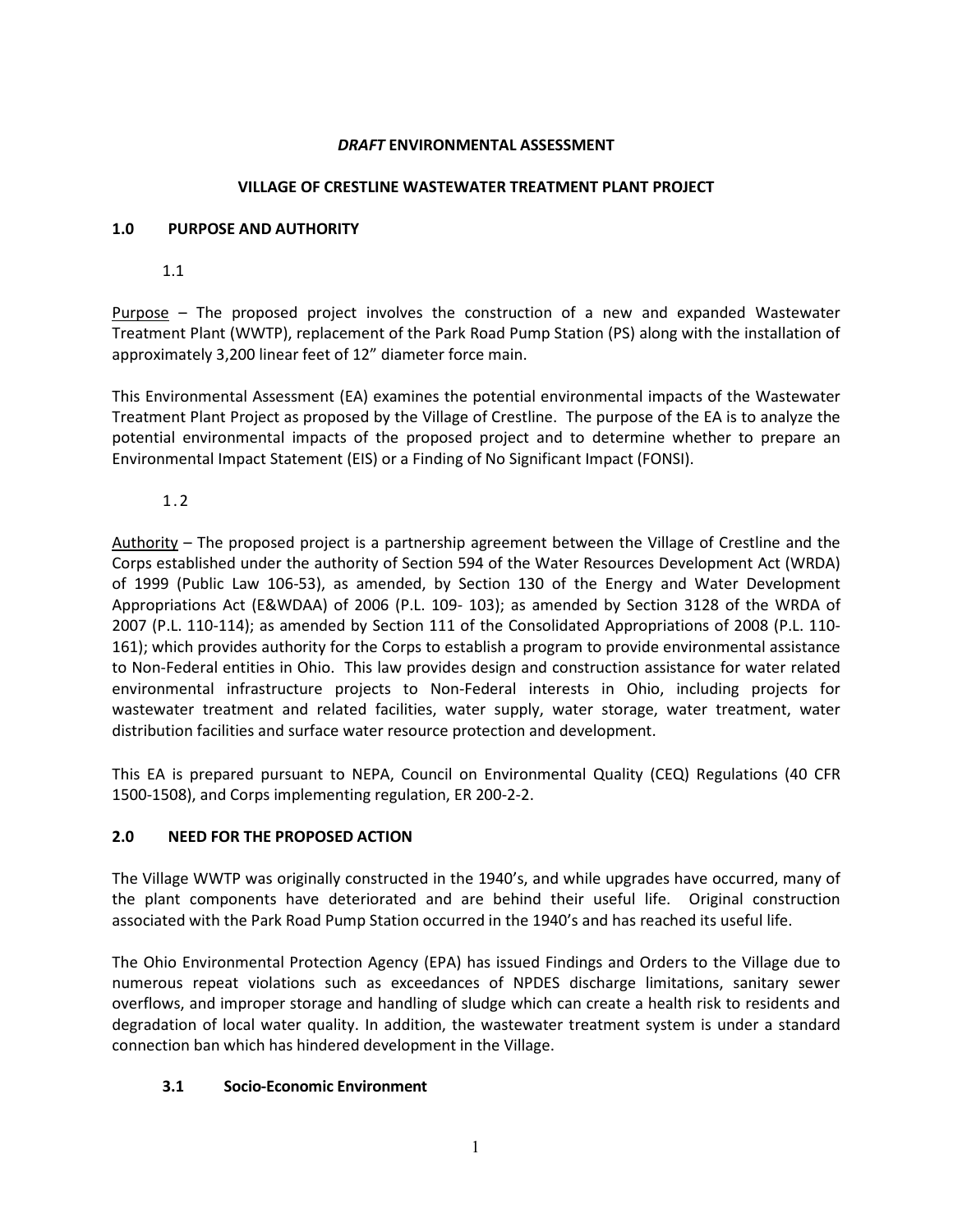#### 3.1.1 Location

The Village of Crestline is situated along U.S. Route 30, west of the City of Mansfield in northern Ohio. The Village is primarily situated in Crawford County, though a small section of the Village on the extreme east side is situated in Richland County. See attached Location Map provided in Appendix EA-A.

### 3.1.2 Affected Resources

Noise: Current noise within the proposed project would be that of a typical small rural community. Noise is measured as Day Night average noise levels (DNL) in "A-weighted" decibels that the human ear is most sensitive to (dBA). There are no Federal standards for allowable noise levels. According to the Department of Housing and Urban Development Guidelines, the DNLs below 65 dBA are normally acceptable levels of exterior noise in residential areas. The Federal Aviation Administration (FAA) denotes a DNL above 65 dBA as the level of significant noise impact. Several other agencies, including the Federal Energy Regulatory Commission, use a DNL criterion of 55 dBA as the threshold for defining noise impacts in suburban and rural residential areas. The Corps Safety and Health Requirements Manual provides criteria for temporary permissible noise exposure levels (see Table 1.0 below), for consideration of hearing protection or the need to administer sound reduction controls.

| Table 1- Permissible Non-Department of Defense Noise Exposures |                   |
|----------------------------------------------------------------|-------------------|
| Duration/Day (hours)                                           | Noise level (dBA) |
| 8                                                              | 90                |
| 6                                                              | 92                |
| 4                                                              | 95                |
| 3                                                              | 97                |
| 2                                                              | 100               |
| 1.5                                                            | 102               |
|                                                                | 105               |

Aesthetic Values: The proposed project area is situated in a small, urbanized environment with surrounding views primarily consisting of residential development and wooded areas. Aesthetics in the project area is typical of a small rural community. Construction work on the wastewater force main system will occur in road and road right of ways. The wastewater treatment plant will be constructed on the site of the existing plant and the new Park Road Pump Station rehabilitation will occur adjacent to the existing pump station.

Community Cohesion: The Village administration and council are involved with the wastewater treatment plant project. The Village conducts monthly Council meetings which provide an opportunity to educate and update residents of the need for the project, project details and potential funding opportunities.

Desirable Community and Regional Growth: The Ohio Development Services Agency statistics for growth in Crawford County indicates a 13 percent reduction in residential population for the wastewater system design planning period of 20 years (2020 to 2040). The project is not being proposed to address future growth projections but is required to eliminate potential health and safety hazards related to deterioration of existing wastewater collection and treatment system infrastructure.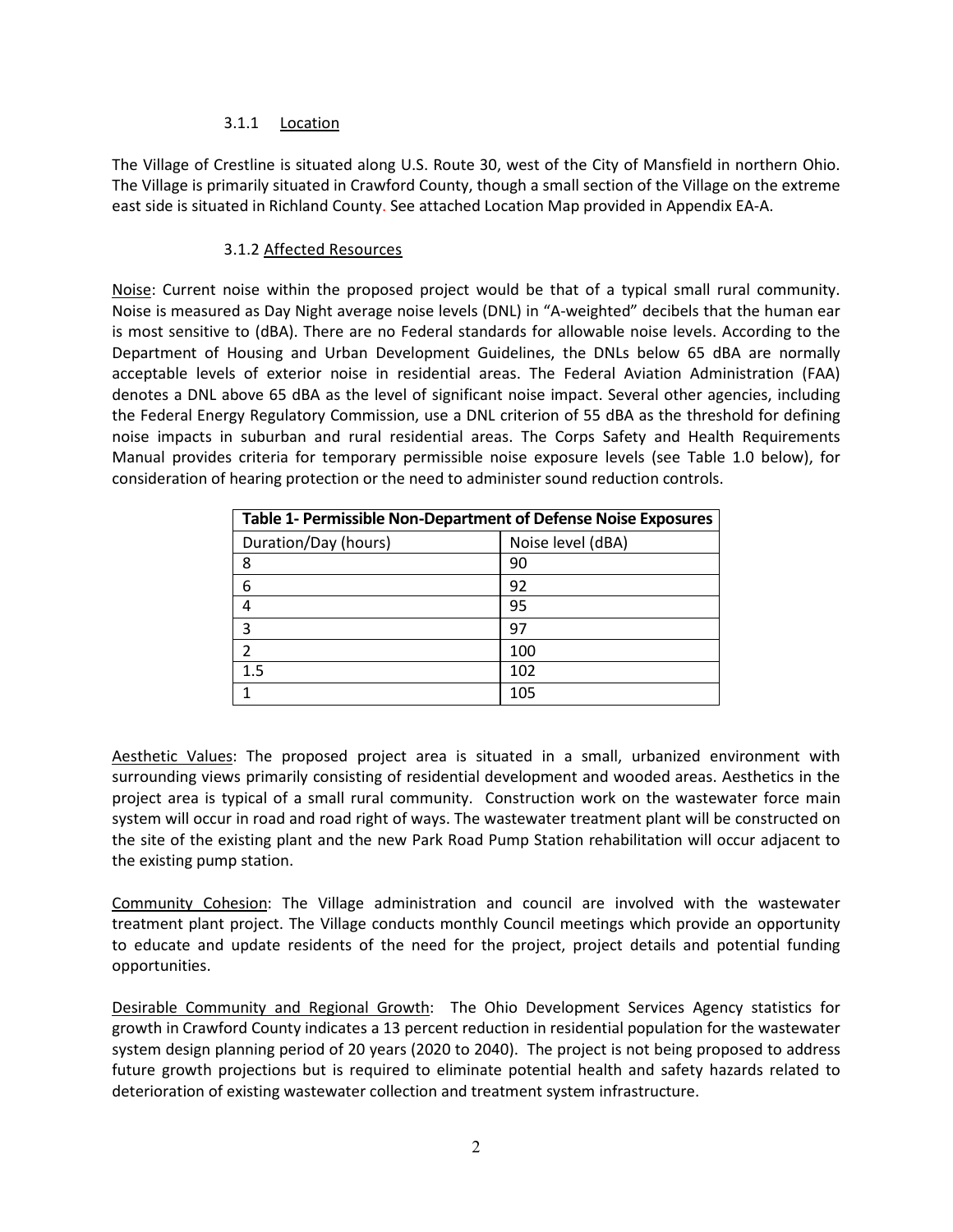Public Facilities and Services: The Village of Crestline provides residents with access to public water and sewer utilities. Electric, gas and internet services are also available to the area. The nearest hospitals are in the surrounding communities of Shelby, Galion, and Ontario.

Employment/Labor Force: The Village of Crestline has no individual large employers. According to the American Community Survey (ACS), the mean travel time to employment by village residents is 22.3 minutes. The most common industries available were educational services, health care and social assistance at 26.9 percent and manufacturing at 23.1%. The unemployment rate for Crawford County was 5.4 percent for the month of September 2021, the most recent statistics available.

Business and Industry Activity: Smaller commercial operations, rail and transportation services exist in the proposed project area. The proposed project will ensure a safe and reliable wastewater collection and treatment for business operations and industrial activities in the Village.

Displacement of Farms: The proposed project will not displace farms. Construction will occur on property currently utilized for wastewater treatment and within existing road or street right of ways. Consultation with the Natural Resource Conservation Service indicates no prime, important, or unique farmland will be impacted by the proposed project.

Historic Properties: Consultation occurred with the Ohio Historic Preservation Office (SHPO) to complete the Section 106 Review process. The SHPO Advised that no historic properties or districts are identified within or adjacent to the Area of Potential Effect.

Environmental Justice: According to the U.S. Census Bureau American Community Survey (ACS) 2015- 2019, the Village of Crestline had a population of 4,448, with 97.1 percent of the population listed as One race and 2.9 percent as two or more races. The ACS under one race lists 90.7 percent of the overall population as White; Black or African American 5.0 percent, Asian 1.3 percent, Some other race 0.1 percent and Two or more races 2.0 percent. The median age was 37.5 years with an estimated 26.5 percent of the Village below 18 years and 15.4 percent over 65 years and older. The median household income was \$40,321 and those people in poverty was listed at 22 percent.

The proposed project area is located within the Village corporation limits which is situated in a rural environment and is predominately single-family residential development with a small number of commercial enterprises. Residents currently have access to public water and sewer utilities. Completion of the proposed project will provide residents with a safe and more reliable treatment system. The proposed project is not being constructed in a low income or minority neighborhood. The WWTP and pump station will be constructed on property owned by the Village and currently utilized for wastewater treatment and collection.

# **3.2 Natural Environment**

# **3.2.1 Affected Environment**

Man-made Resources: There are no man-made resources known to exist in the project area.

Air Quality: The U.S. Environmental Protection Agency (USEPA) has set National Ambient Air Quality Standards (NAAQS) for criteria air pollutants considered harmful to public health, called criteria air pollutants. A review of the Ohio EPA website (https://epa.ohio.gov/dapc/general/naags) indicates that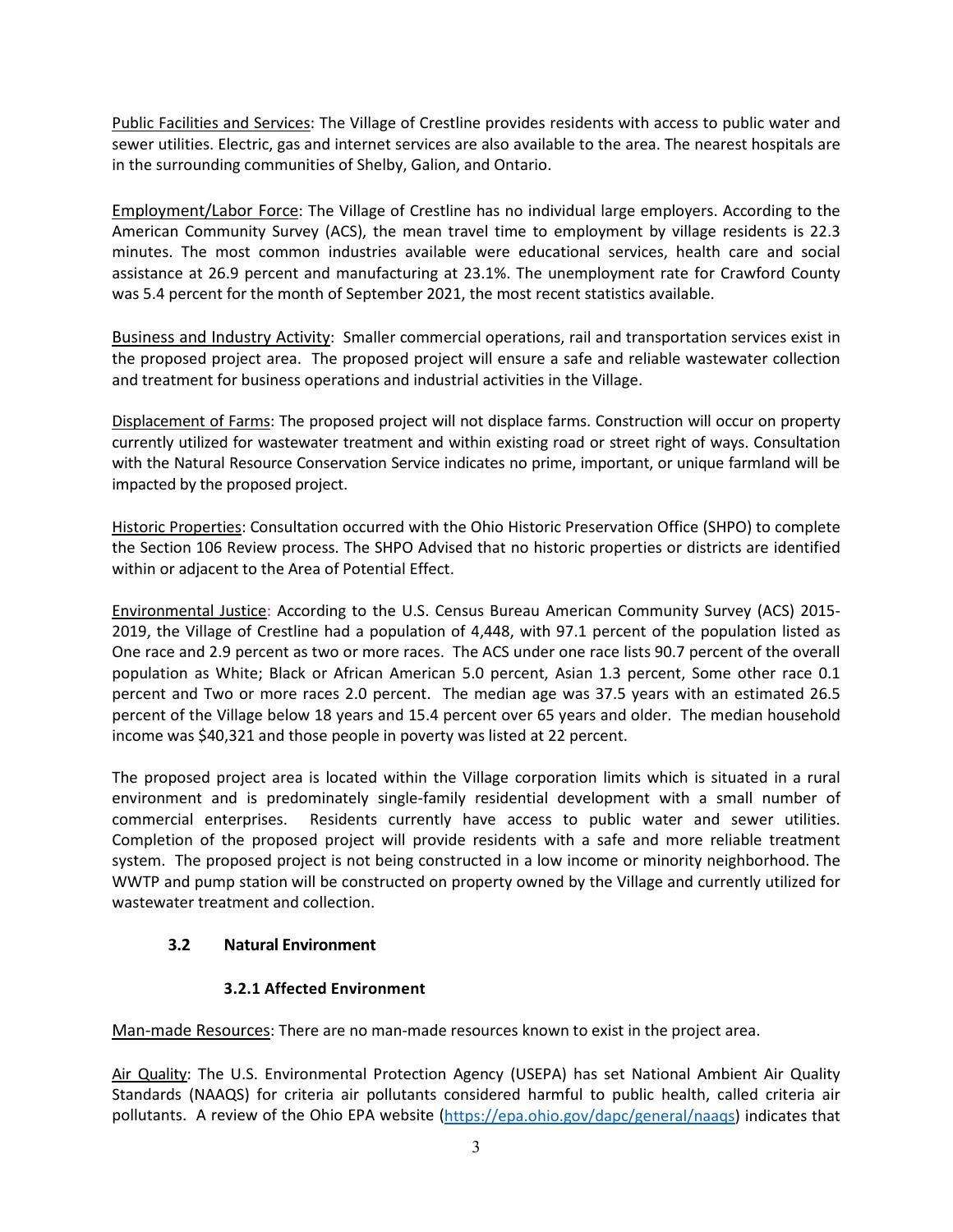the project area, which is situated in Crawford County, is in attainment for all NAAQS for criteria air pollutants of concern including lead, nitrogen dioxide, fine particulate matter, ozone, and sulfur dioxide. The proposed project will not create a permanent emission source, nor will it increase population density that could result in increased ozone or particulate matter.

.

Water Quality: The project area lies within the Sandusky River Watershed. Draining 1,420 square miles, the Sandusky River forms at the confluence of Paramour Creek and Allen Run and extends approximately 115 stream miles before discharging into the central Lake Erie basin. The Village WWTP discharges to Westerly Creek (at River mile 0.5), a tributary of Paramour Creek. Paramour Creek and the upper Sandusky River aquatic use designations are warmwater habitat. The Headwaters Paramour Creek-Sandusky River watershed assessment unit, which includes Westerly Creek in the vicinity of the Crestline WWTP, is listed as impaired for aquatic life and recreation on the Ohio EPA's 303(d) list. Westerly Creek is impaired for aquatic life and recreation (Ohio EPA 2020 Integrated Report) due to sedimentation, flow alteration, nutrients, and organic enrichment. These impairments are a result of failing septic systems, agricultural flow modification, major municipal point source, and combined sewer overflows (CSO); which indicates that Crestline's WWTP is contributing to impairments in Westerly Creek due to high nutrient discharges and bacteria discharges.

Wetlands: The United States Fish and Wildlife Service (USFWS) National Wetland Inventory Maps (NWI) were reviewed, and it was determined that no designated wetlands were noted within the project area. The Natural Resources Conservation Service soil mapping does not indicate the presence of hydric soils in the project area. No wetland areas are likely to be impacted by the proposed project construction activities. The NWI mapping does not indicate the presence of designated wetlands and there are no mapped hydric soils at the site or adjacent to the property. The WWTP and Park Road PS sites are currently utilized for wastewater treatment and collection. Treated effluent from the new WWTP will discharge via an existing effluent line and outfall structure, thus eliminating impacts to stream and riparian areas. Force main construction will occur within maintained road right of way in an urbanized, residential area.

Floodplains: Executive Order 11988 requires Federal agencies to consider the potential effects of their proposed actions in floodplains. FEMA Flood Insurance Rate Map (FIRM) Panel 39033C0175D (effective January 19, 2011) covers the Project Area and indicates the floodplain of Westerly Creek exists within a portion of the project area. According to the review, a portion of the existing WWTP site is located within the FEMA 100-year floodplain (1-percent chance or greater of flooding in any given year), without a base flood elevation (BFE), and no floodway is established. The eastern and northeastern portions of the WWTP site are located well above the 100-year flood elevation, and it is proposed that the new WWTP be constructed in this area, so that all new plant components will be protected from the 100 year flood.

According to the Preliminary Engineering Plan (PER), using the Zone A boundary provided on the effective firm map, a recent ground survey was used to estimate the BFE on the WWTP site. The BFE is estimated to be elevation 1120 feet above mean sea level (AMSL) and as such much of the existing WWTP tankage is in the 100-year floodplain. It should also be noted that a 500-year flood elevation was not provided on the FIRM but is not expected to be more than two feet higher (1122 feet AMSL) than the 100-year flood elevation.

The Park Road pump station site project area and force main alignment are not situated within the floodplain.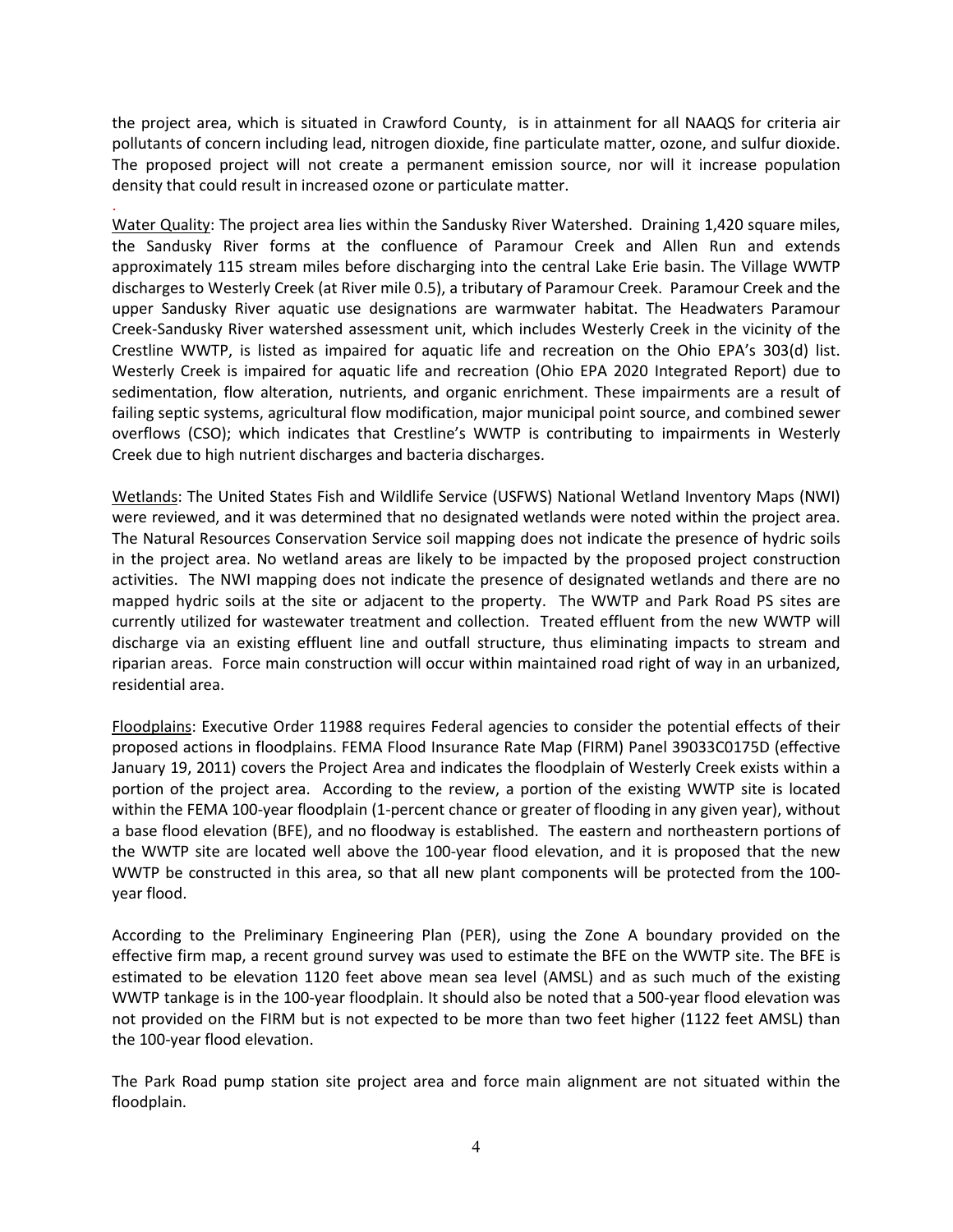Threatened and Endangered Species: A USFWS Information for Planning and Consultation (IPaC) review was conducted for the project area. This review listed the Indiana bat (*Myotis sodalis*), endangered species, and the Northern long-eared bat (*Myotis septenrionalis)*, a threatened species. The review indicates that the project is located outside the critical habitat for the Indiana bat and no critical habitat has been designated for the Northern long-eared bat. The IPaC review also listed the Monarch Butterfly (*Danaus plexippus),* a candidate species for which no critical habitat has been designated.

Comments from the Ohio Department of Natural Resources (ODNR) indicate the entire state of Ohio is within the range of the Indiana bat (*Myotis sodalis*), a state endangered and federally endangered species, the northern long-eared bat (*Myotis septentrionalis*), a state endangered and federally threatened species, the little brown bat (*Myotis lucifugus*), a state endangered species, and the tricolored bat (*Perimyotis subflavus*), a state endangered species. During the spring and summer (April 1 through September 30), these species of bats predominately roost in trees behind loose, exfoliating bark, in crevices and cavities, or in the leaves. However, these species are also dependent on the forest structure surrounding roost trees.

The ODNR also reports the project is within the range of the eastern massasauga (*Sistrurus catenatus*), a state endangered and a federally threatened snake species. The eastern massasauga uses a range of habitats including wet prairies, fens, and other wetlands, as well as adjacent drier upland habitat. The project is also within the range of the smooth greensnake (*Opheodrys vernalis*), a state endangered species. This species is primarily a prairie inhabitant, but also found in marshy meadows and roadside ditches. The project is within the range of the Kirtland's snake (*Clonophis kirtlandii*), a state threatened and secretive species that prefers wet fields and meadows.

The ODNR also reports the Natural Heritage Database has the following records at or within a one-mile radius of the project area: Western banded killifish (*Fundulus diaphanus menona*), state endangered and the Channel darter (*Percina copelandi*), state threatened.

## **4.0 PROPOSED ACTION AND ALTERNATIVES**

#### 4.1 Proposed Action

The proposed project involves the construction of a new expanded WWTP, replacement of the existing Park Road Pump Station along with the installation of approximately 3,200 linear feet of 12-inch diameter force main. The new WWTP plant will be designed for a peak capacity of 6.6 millions of gallons per day (MGD) (up to 8.8 MGD during extreme wet weather events) and constructed on the site of the current Village WWTP plant which is situated in the northwest quadrant of the Village, on Westgate Drive just north of Thrush Avenue.

The new Park Road Pump Station (PS) will include a packaged 3.8 MGD PS, with three (3) pumps, a prefabricated HDPE pipe wet well and above ground valve to house controls, and will be installed on the north side of the existing PS. The existing wet well and dry well below the building can be converted into a small equalization (EQ) tank for the new PS. A grit trap and screen (trash basket) will be constructed prior to this EQ wet well to protect the new PS, and the existing generator will be replaced.

The new Park Road PS will be connected to a 12-inch, approximately 3,200 LF force main that will travel directly to the wastewater treatment plant, and which will reduce sanitary sewer overflows. The new WWTP headworks will consist of an influent pumping station, an influent screening system, a grit removal system, and equalization tank(s). Flow will enter the WWTP through the existing 24-inch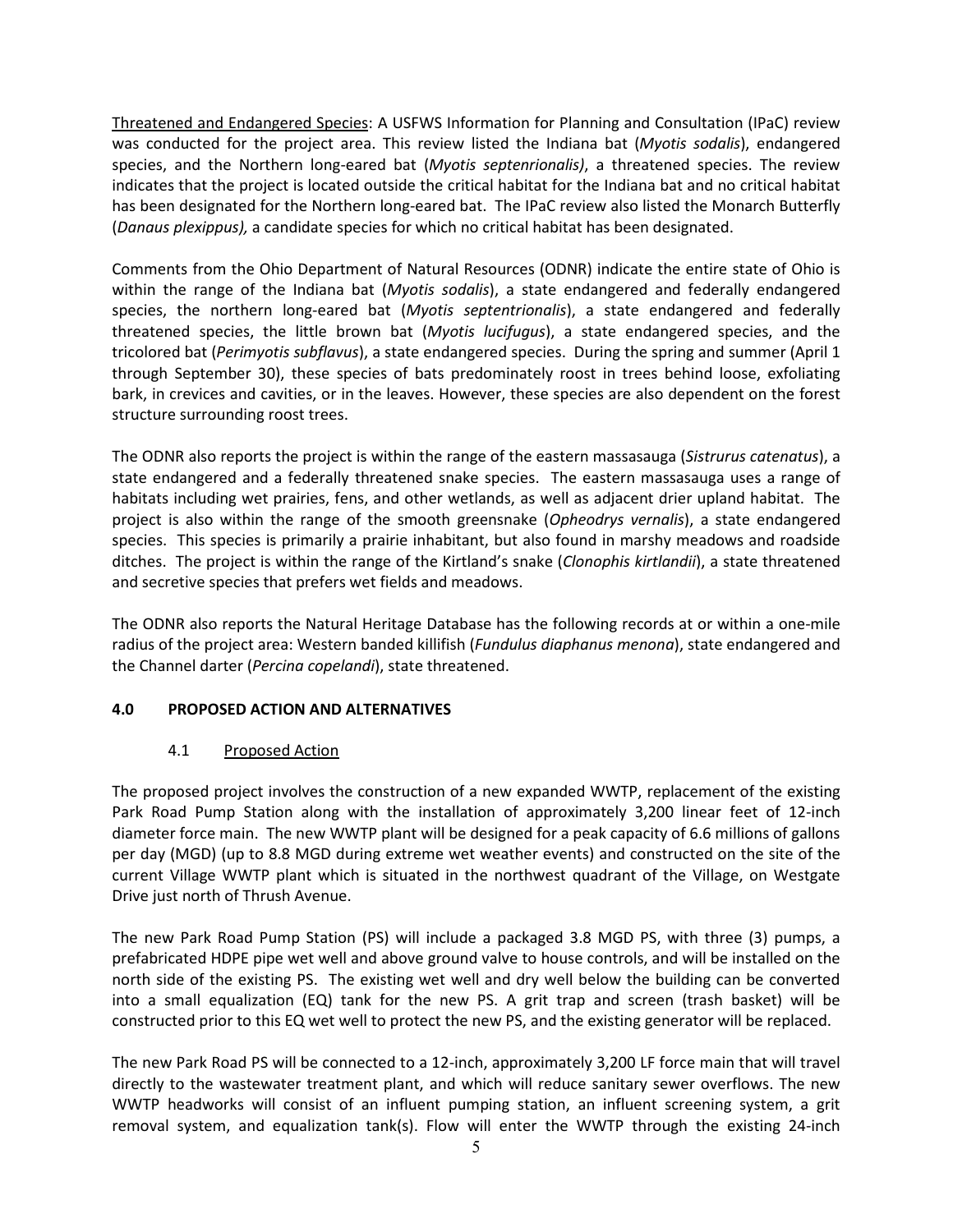sanitary influent sewer, before entering the influent screening system constructed along the influent sewer. The influent pump station is sized for a total capacity of 8.8 MGD (firm capacity of the peak hour flow (PHF) of 6.6 MGD) and will divert all flows above the PHF into an equalization tank.

The new WWTP treatment process will involve Fluidyne Jet Multi-Channel Reactor (MCR), an oxidation ditch which uses a jet aeration system for aeration, mixing, and internal mixed liquor recycle (IMLR). To achieve biological nutrient removal, this oxidation ditch includes anaerobic, anoxic, and aerobic zones throughout three (3) channels in a racetrack configuration.

An existing aeration tank and clarifiers #1 and #2 are proposed to be used as equalization tanks that will alleviate storm flows (in excess of 6.6 MGD) into the WWTP. Other components of the treatment facility will include a chemical feed system, post aeration and UV disinfection. There will be no new sludge handling equipment or tanks, only upsized piping, and valves; otherwise, existing sludge handling equipment will continue to be utilized. The existing WWTP generator will also be replaced with a larger model. Treated effluent from the WWTP will continue to be discharged to Westerly Creek via the existing discharge line and outfall structure.

Construction work at the Park Run Road PS will occur adjacent to the existing PS on property owned by the Village. The force main will be installed within existing road right of ways from the Park Road Pump Station to the WWTP site. The force main alignment will proceed north form the Park Road PS along an alley way to West Main Street, west to Westgate Road and north into the WWTP site. Construction at the WWTP will occur within the footprint of the existing treatment plant property.

## 4.2 Alternatives to the Proposed Action

The **No Action Alternative** is not a viable approach to successful wastewater management and reducing sanitary sewer overflows in the Village. Original construction of the Village WWTP and Park Road PS date back to the 1940's and many of the components have reached their useful life. The no action alternative would not upgrade and replace existing infrastructure of the wastewater treatment and collection system, ultimately risking additional impacts associated with regulatory compliance, local water quality, human health, and future development within the Village.

According to the Preliminary Engineering Report (PER) Village of Crestline WWTP prepared by Prime AE, three (3) **treatment system alternatives were evaluated for the new WWTP**. Each alternative was included due to its ability to achieve excellent treatment, low maintenance, and to fit on the available site. The alternatives included 1) Integrated Fixed film Activated Sludge (IFAS) technology, 2) Vertical Loop Reactor (VLR) oxidation ditch, and 3) extended-aeration, activated sludge treatment plant. The proposed wastewater treatment system (Oxidation Ditch) was found to be the most cost-effective alternative based on a present worth analysis.

According to the Preliminary Engineering Report (PER) Village of Crestline WWTP prepared by Prime AE, three (3) **alternatives for sanitary sewer collection system improvements** to overcome the hydraulic deficiencies of the sewer system were analyzed to reduce system surcharging and eliminate SSO flooding. The collection system improvement alternatives included large relief sewers, inflow & infiltration (I/I) reduction, and assumed a higher peak hydraulic capacity at the WWTP.

The proposed project includes a new 3.8 MGD pump station at Park Road with a 12-inch force main connecting to a new 8.8 MGD WWTP was developed after reviewing the above alternatives, which were eliminated due to the high cost, disruptive nature of the relief sewer projects and the extremely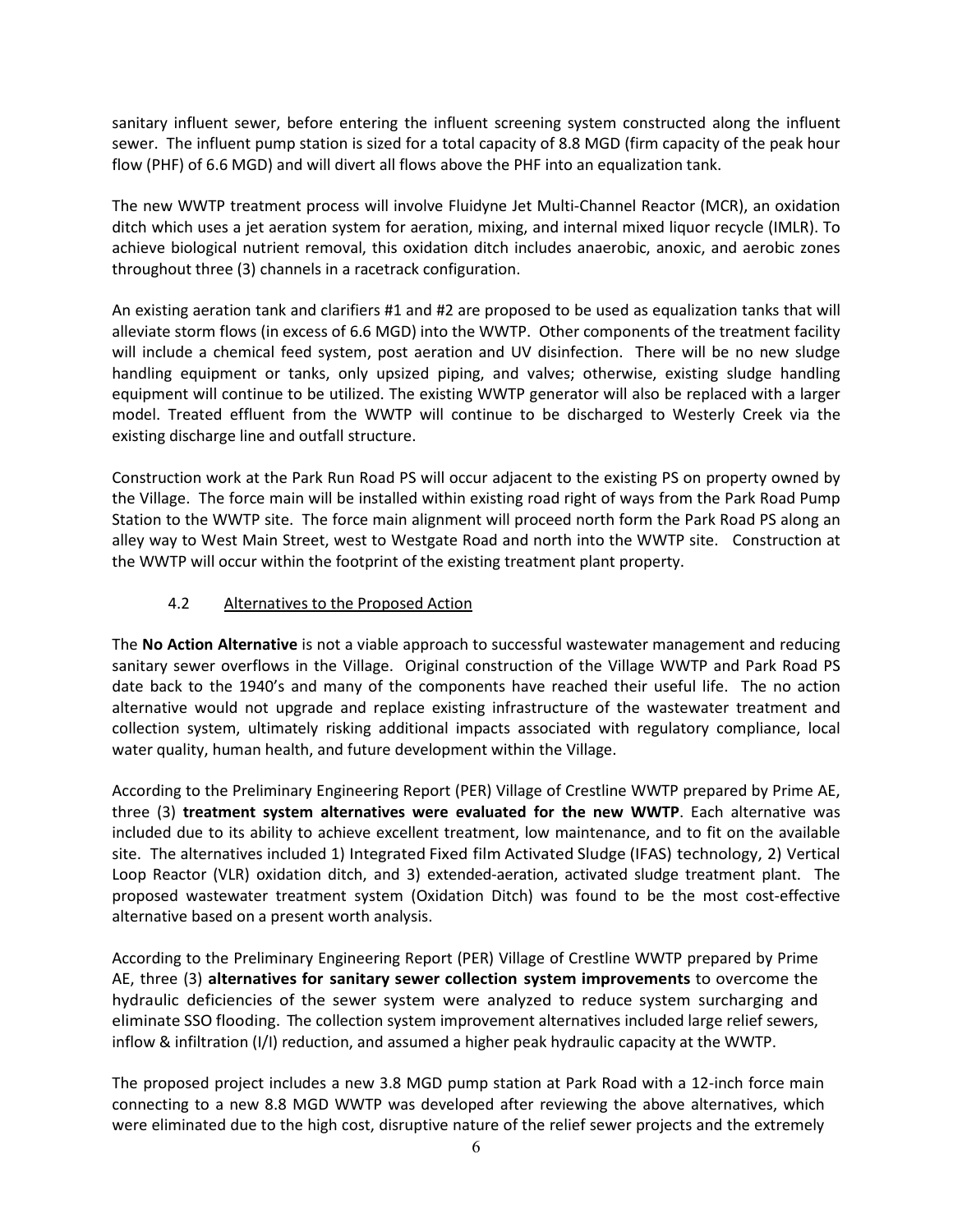high WWTP capacities required. The proposed action may require some relief sewers or more aggressive I/I removal in the future to reduce SSOs since the modeling predicted small areas of flooding. Overall, the selected alternative still provides an 85% reduction in SSOs for the 5-year design storm. Cost for additional I/I improvements are currently unaffordable, and remaining SSOs will be addressed by an annual I/I reduction program

In addition, a regional connection to another municipal wastewater treatment system that could treat all wastewater from the Village of Crestline was considered. The nearest public wastewater treatment facility is in the Village of Galion approximately 4 miles southwest of the project site. However, this alternative was dismissed as the Village of Galion considered that regionalization with Crestline was not an acceptable alternative for treatment of Crestline's wastewater.

### **5.0 IMPACTS**

## 5.1 SOCIAL EFFECTS

### 5.1.1 Noise

Noise associated with the proposed action will include construction related activities and equipment. The noise associated with construction will be short term and only occur during normal daylight construction hours. Noise levels in the project area would vary based upon the amount of equipment in operation at any time and the location of the activity. Noise exposures during construction will be short-term in nature and will be mitigated to minimize adverse effect.

Project work at the Park Road Pump Station will include the installation of a larger generator, however the generator will have a sound enclosure with the same dba rating as the existing generator. New blowers to be installed at the WWTP site will be similar with respect to noise levels as the existing blowers will be located further from the property line. The WWTP will include a larger generator, however the area is somewhat remote to residents and the generator will only run as needed for backup power. As such impacts associated with the operation and maintenance of the sanitary sewer system will be negligible and are not anticipated to pose an adverse impact on the community.

## 5.1.2 Aesthetic Values

During construction, the project area may be temporarily altered by equipment, material staging areas, and workers during construction in any given section of the project. These changes to aesthetics would be minor, temporary, and would generally be visible only to the public in the immediate vicinity of active construction. Upon completion of the project, the wastewater force main would not cause discernible alterations to the visual nature of the area as construction is subsurface and within developed roadways. The WWTP construction will occur at the existing plant site that has been committed to wastewater treatment for approximately 70 years. The Park Road pump station rehabilitation will occur on and adjacent to the existing pump station which has been in operation since the 1950's. Aesthetics in the project area is typical of a small rural community and no historical properties were identified in the project area. No adverse impacts to aesthetic values are expected upon completion of the project.

#### 5.1.3 Displacement of People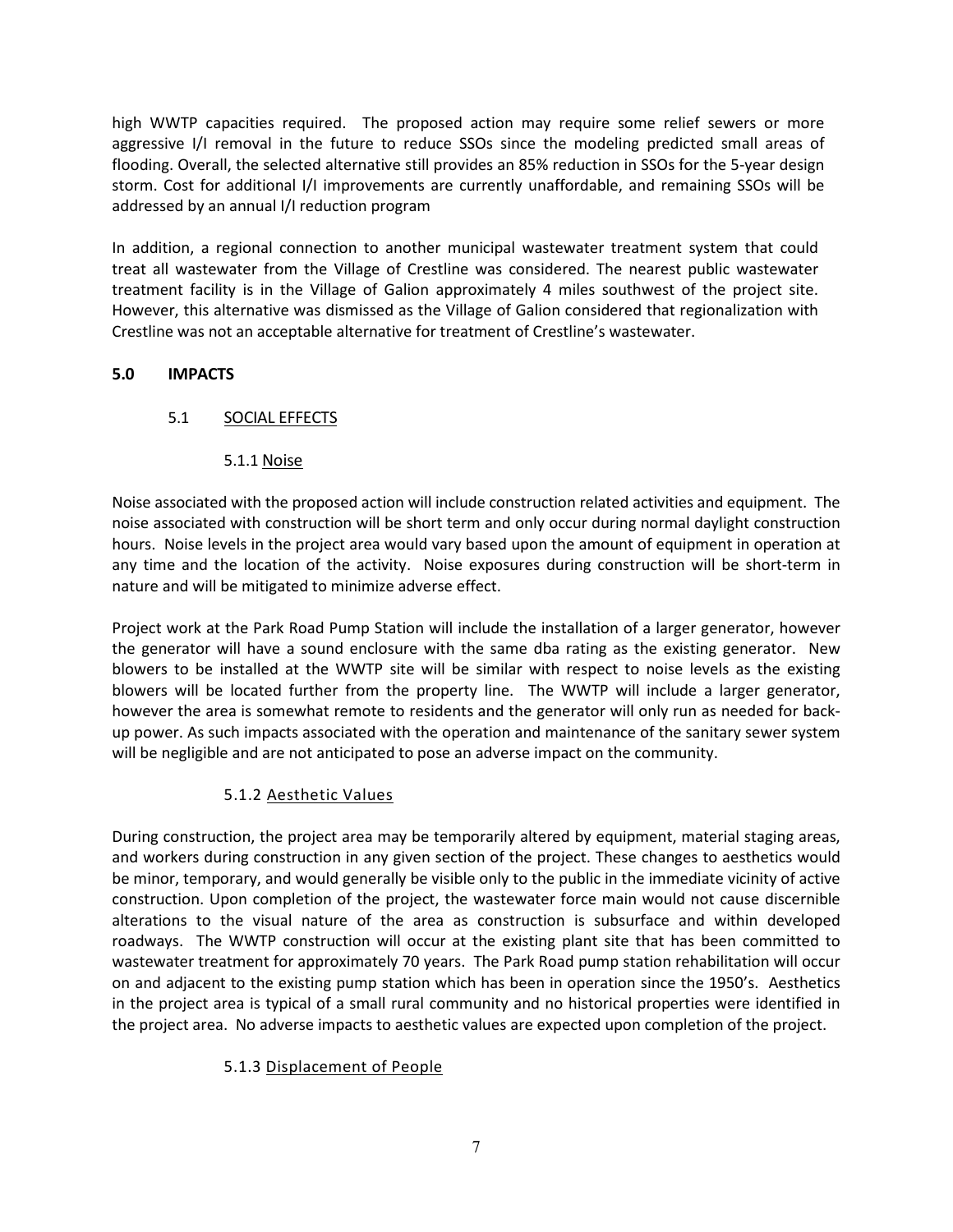The proposed project alternative will not require displacement of people. Construction of the WWTP and new Park Road Pump Station will occur on property currently owned by the Village.

# 5.1.4 Public Health and Safety

The Ohio Environmental Protection Agency (EPA) has issued Findings and Orders to the Village due to numerous repeat violations such as exceedances of NPDES discharge limitations, sanitary sewer overflows, and improper storage and handling of sludge which can create a health risk to residents and degradation of local water quality. The Village WWTP was originally constructed in the 1940's, and while upgrades have occurred, many of the plant components have deteriorated and are behind their useful life. Original construction associated with the Park Road Pump Station occurred in the 1940's and has reached its useful life.

To comply with Ohio EPA orders, the proposed action has been designed to provide a more reliable and safer public wastewater system to the serve residents of the project area. During construction, contractors will minimize impacts to public health and safety through the implementation of traffic control plans and limited access to construction areas. During construction the existing wastewater system will remain in operation until the proposed project is complete. The force main alignment is designed to avoid impacts to the existing village water system infrastructure to ensure a safe and reliable water supply is maintained for residents.

# 5.1.5 Transportation

The primary transportation route to the project area is Lincoln Highway (Main Street) which traverses the Village and project area in an east to west direction. Force main construction will occur within the right of way of Westgate Drive, West Main Street, and an alley just north of the Park Road PS, within the Village of Crestline. The wastewater treatment plant is accessed via Westgate Drive and the Park Road pump station is situated just east of Park Road and accessed via private access road.

The proposed project will have no long-term effects on transportation. Construction along road right of ways may involve some minor delays, however, it is not anticipated that modifications to transportation routes will occur during or after construction of this project. There is not expected to be a noticeable increase in population due to the proposed project. Construction on or near road surfaces will occur in compliance with standard traffic controls to minimize traffic disruptions and avoid public safety problems. Impacts to transportation would be minimal and temporary.

## 5.1.6 Community Growth

.

The Village of Crestline has seen declines in population for most of the last 50 years, according to US Census Bureau data. The largest census-year population of approximately 5,950 people occurred in 1970, has since declined to an estimated 4,448 in 2019. According to the Ohio Development Services Agency statistics, overall population growth for Crawford County is expected to decline by approximately 15 percent between 2020 and 2040. The proposed wastewater system project design is based upon a conservative 1.5 percent growth rate.

# 5.1.7 Community Cohesion

The project, funding and projected utility rates have been discussed in meetings with the Village Council that are open to the public. Summaries of these meetings are also typically found on the Village's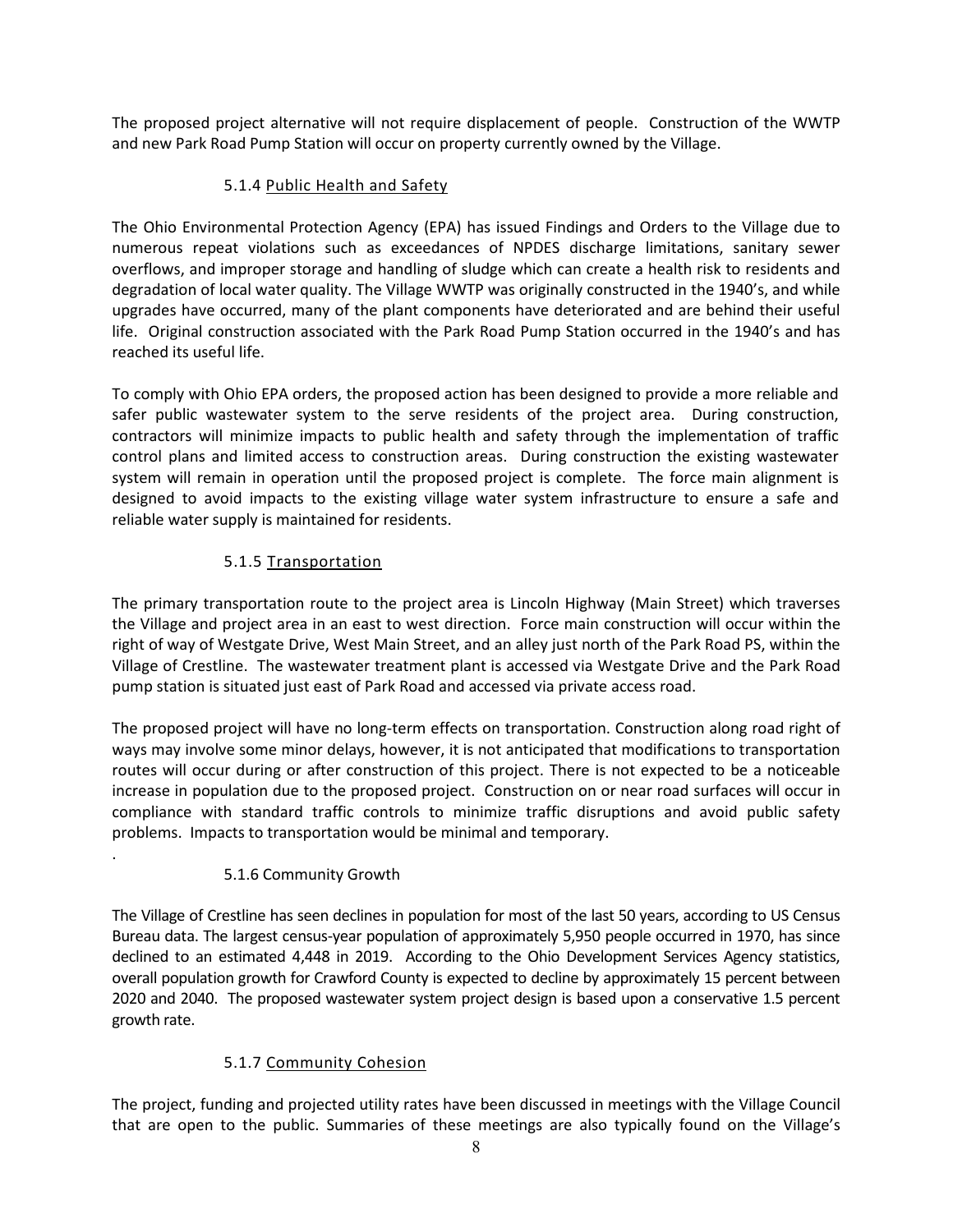website [\(https://crestlineoh.com/\)](https://crestlineoh.com/). Public meetings or notices will be conducted as required by various funders for environmental reviews. The project will benefit the Village residents by removing existing wastewater system infrastructure that has deteriorated and is inadequate, and thereby providing a safe and reliable wastewater collection and treatment system.

## 5.1.8 Cultural Resources

Consultation occurred with the Ohio Historic Preservation Office (SHPO) to complete the Section 106 Review process. On June 3, 2021, the SHPO provided correspondence (#2021-CRA-50901-2) that no historic properties are documented within or adjacent to the proposed project Area of Potential Effect (APE). SHPO advised that based on previous disturbances associated with the original Wastewater Treatment Plant and Pump Station construction and within roadway right of ways, the project, as proposed, has little to no potential to contain intact archaeological deposits. Therefore, the project will have no effect to historic properties.

Correspondence was sent to the following Tribes seeking comments regarding the proposed project: Delaware Nation, Oklahoma; Delaware Tribe of Indians; Eastern Shawnee Tribe of Oklahoma; Forest County Potawatomi Community of Wisconsin; Hannahville Indian Community, Michigan; Miami Tribe of Oklahoma; Ottawa Tribe of Oklahoma; Seneca Nation of Indians, Seneca-Cayuga Nation; and the Shawnee Tribe.

The Seneca Nation responded and did not have a concern with the proposed project. The Miami Tribe offered no objection to the above-referenced project at this time and was currently not aware of existing documentation directly linking a specific Miami cultural or historic site to the project site. There were no other tribal responses received from the Tribes notified.

# 5.1.9 Recreation Resources

No adverse impacts to public, open space or recreation areas are anticipated. Open areas near the site and owned by the Village would still be available for use as needed by the community.

# 5.1.10 Environmental Justice

The proposed project is located within the Village of Crestline, Crawford County (Ohio) and will serve residents in the Village. The new WWTP and pump station are not being constructed in low income or minority neighborhoods and will be constructed on properties owned by the Village. Force main installation will occur within road right of ways. The proposed project will not generate hazardous wastes and has been developed to minimize environmental impacts. Temporary and minor disturbances to noise, traffic and dust are anticipated effects of the project. The proposed action alternative will not displace residents from their homes or businesses. No minority, children or low-income population group will experience adverse impacts due to the proposed project. Overall, the project is expected to maintain and improve the quality of life for residents by improving the existing wastewater collection and treatment system.

## **5.2 ECOMOMIC EFFECTS**

# 5.2.1 Public Facilities and Services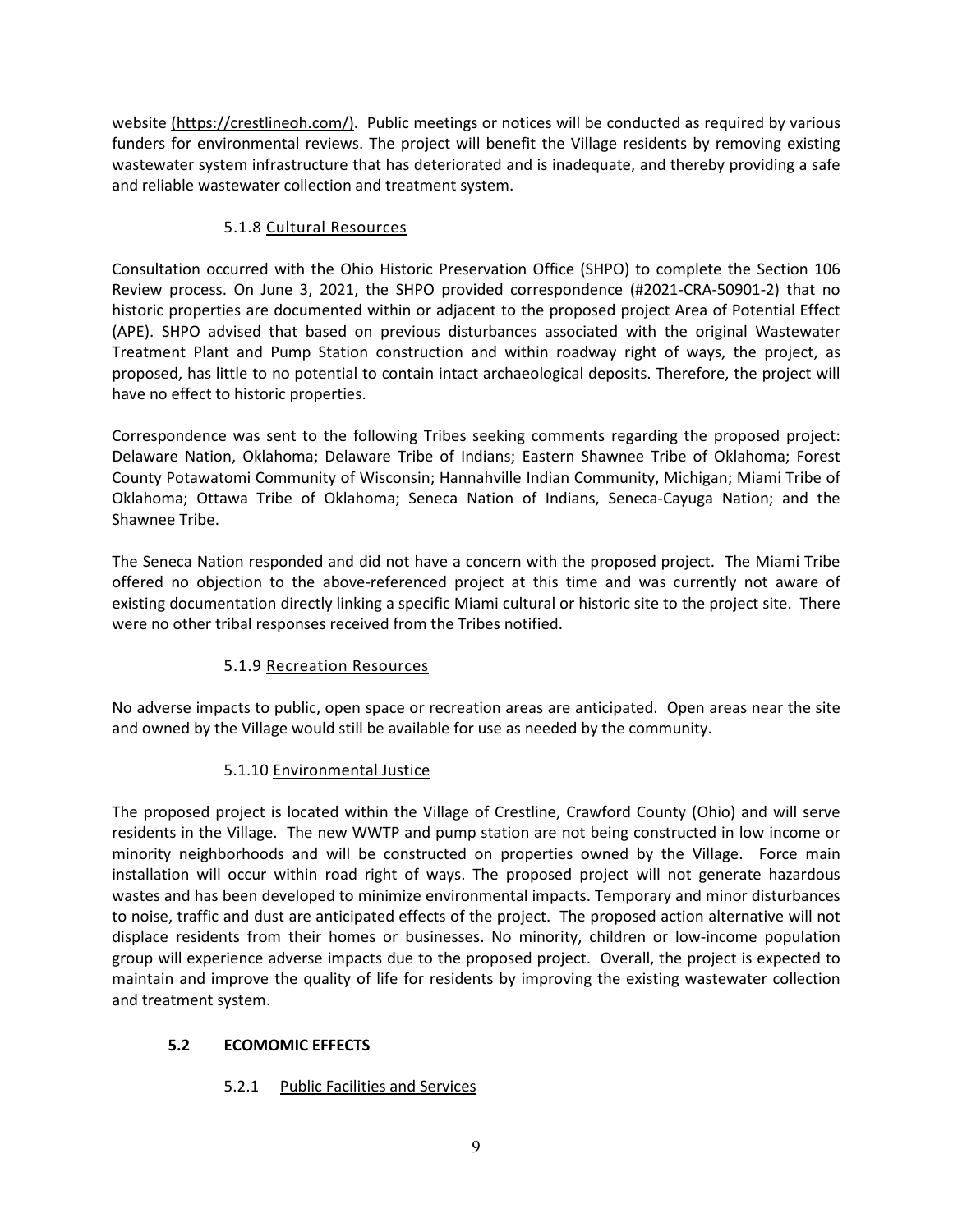The proposed project is not anticipated to have an adverse impact on public facilities and services. The proposed wastewater system improvements will serve all residents, schools, government offices, business operations and other facilities within the Village of Crestline, and no interruption of public facilities or services will occur during construction.

# 5.2.2 Employment/Labor Force

Employment and labor force will experience no adverse effects from the proposed project. No disruption in operations of the local businesses is anticipated during construction. Short-term construction jobs will be created by the project.

## 5.2.3 Business and Industrial Activity

The proposed water system improvement will serve all businesses and industrial operations in the Village of Crestline. No disruption in operations of the local businesses is anticipated during or following construction.

## 5.2.4 Property Values and Tax Revenues

Installation of public utilities typically have a positive effect on property values. It is not anticipated the proposed project will have a negative effect on property values or tax revenues. Installation of the force main will occur in street right of way and the other improvements will occur on property owned by the Village.

## 5.2.6 Displacement of Farms

.

The proposed project will not displace farms. Construction will occur in an urban setting and on Village owned property that has been historically utilized for wastewater collection and treatment. The USDA Natural Resources Conservation Service (NRCS) in Columbus (Ohio) was contacted regarding the proposed project and possible impacts to important farmland. The NRCS response advises the site does not contain prime, unique, statewide, or local important farmland.

## 5.2.7 Land and Associated Water Uses

The project will be compatible with current land use in that the project area is primarily committed to residential and commercial uses. The project will not result in a change of existing land uses. The WWTP and Park Road Pump stations are already committed to wastewater treatment and collection; and force main installation will occur subsurface and within existing road right of ways. Therefore, no adverse effects to land use will occur with completion of the proposed project.

The Village of Crestline has both public water and a centralized wastewater collection and treatment systems. The Village is situated within the Sunbury Shale, a Mississippian-age shale that is the uppermost of three major intervals of organic-rich, black shale deposited in central Ohio. This shale is typically a poor aquifer, generally suitable for limited household or small farm use. The Village of Crestline receives its drinking water from three wells located at3348 Milligan Road in the community of Ontario, Ohio. The Water Treatment Plant is located at 1245 State Route 314 North in Ontario. The proposed project will not result in adverse impacts to the public water or wastewater systems.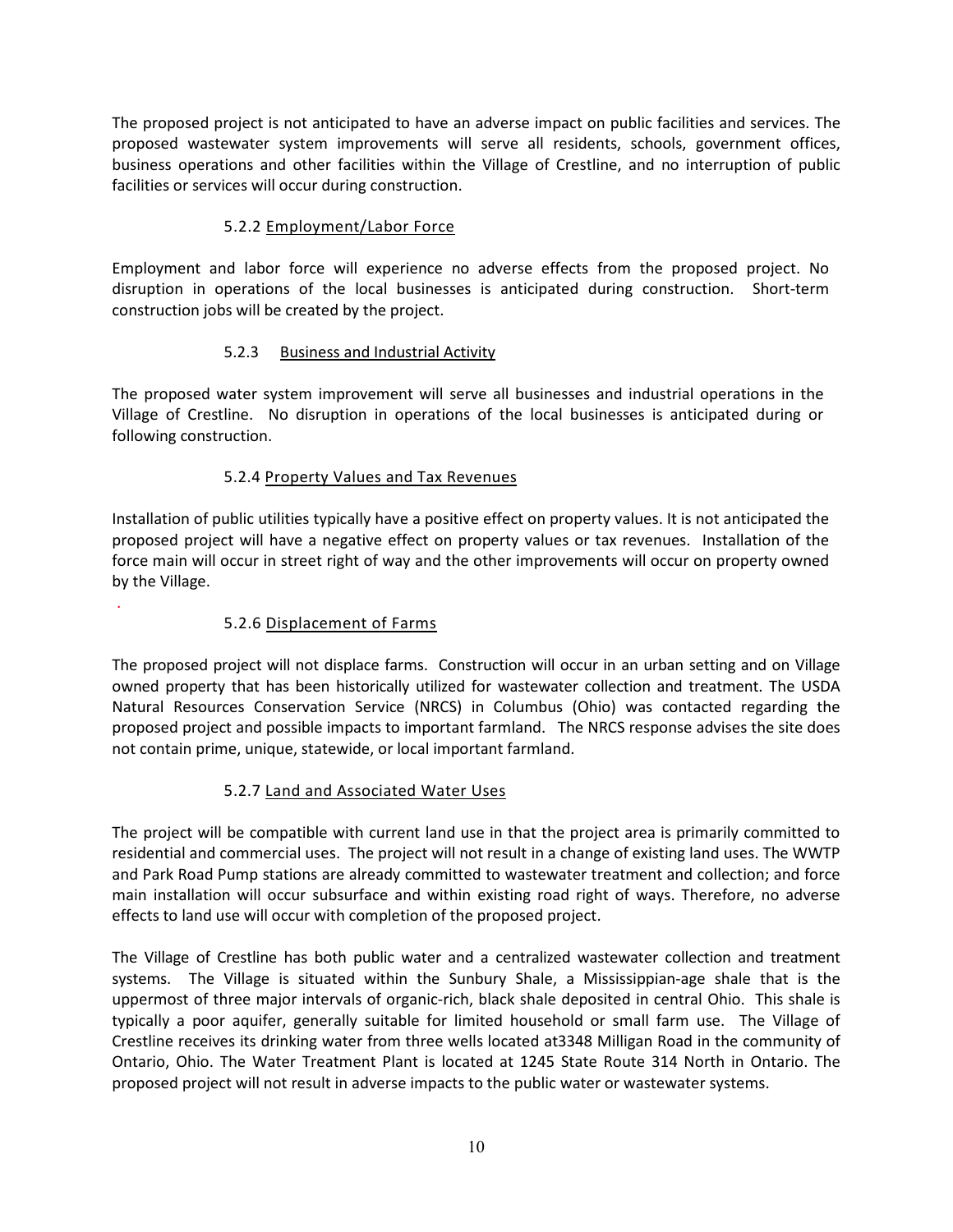The Village and project are situated in the Sandusky watershed, which is a tributary to Lake Erie. No open-cut or impacts to local tributaries is anticipated. No long-term adverse impacts are anticipated to occur to surface water bodies as result of the proposed project. Best management stormwater practices for erosion and sedimentation control will be required during construction to minimize impacts.

# **5.3 ENVIRONMENTAL EFFECTS**

## 5.3.1 Man-made Resources

No man-made resources are known to exist in the project area therefore no impacts are anticipated with completion of the proposed project.

# 5.3.2 Natural Resources

The proposed project is not anticipated to result in adverse impacts to natural resources in the project area.

# 5.3.3 Air Quality

The Federal Clean Air Act requires the U.S. EPA to set national ambient air quality standards (NAAQS) for pollutants considered harmful to public health and the environment. The USEPA has set National Ambient Air Quality Standards for pollutants, or "criteria" air pollutants considered harmful to public health and the environment, including Lead, Carbon Monoxide, Sulfur Dioxide, Nitrogen Dioxide, Ozone and Particulate Matter (PM). When an area does not meet the standard, it is classified as being in "nonattainment". According to the Ohio EPA Division of Air Pollution Control National Ambient Air Quality Standards Attainment Status Webpage, there are only portions of Ohio designated nonattainment for two pollutants, ozone, and sulfur dioxide.

The project area is situated in Crawford County which is designated as in attainment for all NAAQS. The proposed project will not create a permanent emission source, nor will it increase population density that would impact Crawford County's Air Quality Attainment Status for criteria pollutants.

Short-term, but minimal air quality impacts may occur during construction related to equipment and dust created during trenching, excavation, grading activities and demolition of unused WWTP components. These impacts will be mitigated by requiring equipment in proper working order and dust control practices to be utilized during construction activities.

# 5.3.4 Water Quality

:

The project is not expected to have adverse impacts to water quality. The project will not result in changes to the groundwater source utilized for the Village drinking water system, nor will if adversely effect ground water quality. Improvements in local surface water quality are anticipated as the new WWTP is expected to improve the treatment of raw wastewater and minimize sanitary sewer overflows. The project will be required to comply with the Ohio EPA NPDES discharge regulations regarding storm water discharges associated with construction activity under the National Permit Discharge Elimination System (NPDES). In addition, following completion of the project, treated effluent from the new WWTP will be required to meet all applicable monitoring and NPDES Permit Limitations prior to discharge to Westerly Creek.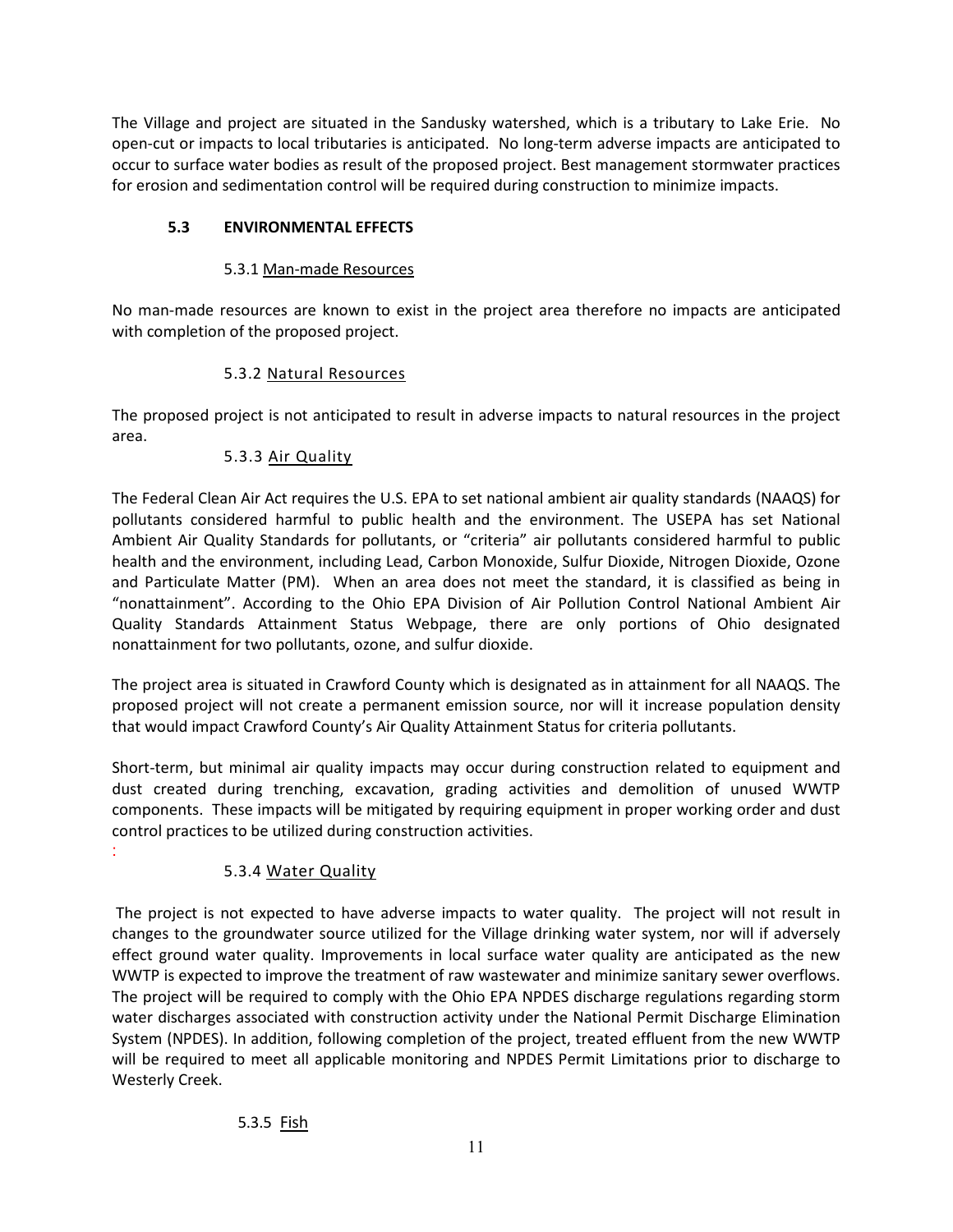The ODNR recommends no in-water work in perennial streams from April 15 through June 30 to reduce impacts to indigenous aquatic species and their habitat; and if no in-water work is proposed in a perennial stream, this project is not likely to impact aquatic species.

The proposed project is not anticipated to impose adverse impacts to fish species as no in-water construction activities will occur within a perennial stream. Sedimentation and erosion control best management practices will be implemented during construction to minimize impacts to water quality and harm to aquatic species.

### 5.3.6 Wildlife

Wildlife is not anticipated to incur long term impacts from the proposed project. Construction activities will occur within an urban setting and on areas already committed to wastewater treatment and road infrastructure. It is not anticipated that wildlife will be displaced or harmed during construction activities. Upon completion of the proposed construction activities, no impacts to wildlife are expected because of the proposed project.

### 5.3.7 Vegetation

Construction of the proposed project elements has the potential to impact mowed lawns of residential properties and maintained street right of way. The WWTP and pump station construction sites are maintained and will require minimal impacts to vegetation. Tree removal is not anticipated as part of the proposed project. All disturbed areas will be seeded with native vegetation to restore the area and avoid the spread of invasive species.

## 5.3.8 Threatened and Endangered Species

It is not anticipated that the Indiana bat, the Northern long-eared bat, the little brown bat, or tricolored bat will incur adverse impacts from the proposed construction activities as no tree removal is anticipated. If during construction suitable habitat for the bat species cannot be avoided, the Department of Wildlife (DOW) recommends cutting occur between October 1 and March 31. A desktop habitat assessment was completed for the project area and did not indicate the presence of potential bat hibernacula within a 0.25 mile-radius of the project area.

Due to the location, the type of habitat within the project area, and the type of work proposed, the proposed project is not likely to impact the eastern massasauga, smooth greensnake and Kirtlands snake. According to the USFWS there are no designated critical habitat under the agency's control within the vicinity of the project area.

#### 5.3.9 Wetlands

No wetland areas are likely to be impacted by the proposed project construction activities. The National Wetland Inventory mapping does not indicate the presence of designated wetlands and there are no mapped hydric soils at the site or adjacent to the property. The WWTP and Park Road PS sites are currently utilized sites that are maintained for wastewater treatment and collection. Treated effluent from the new WWTP will discharge via an existing effluent line and outfall structure, thus eliminating impacts to stream and stream riparian areas. Force main construction will occur within road right of way in an urbanized, residential area.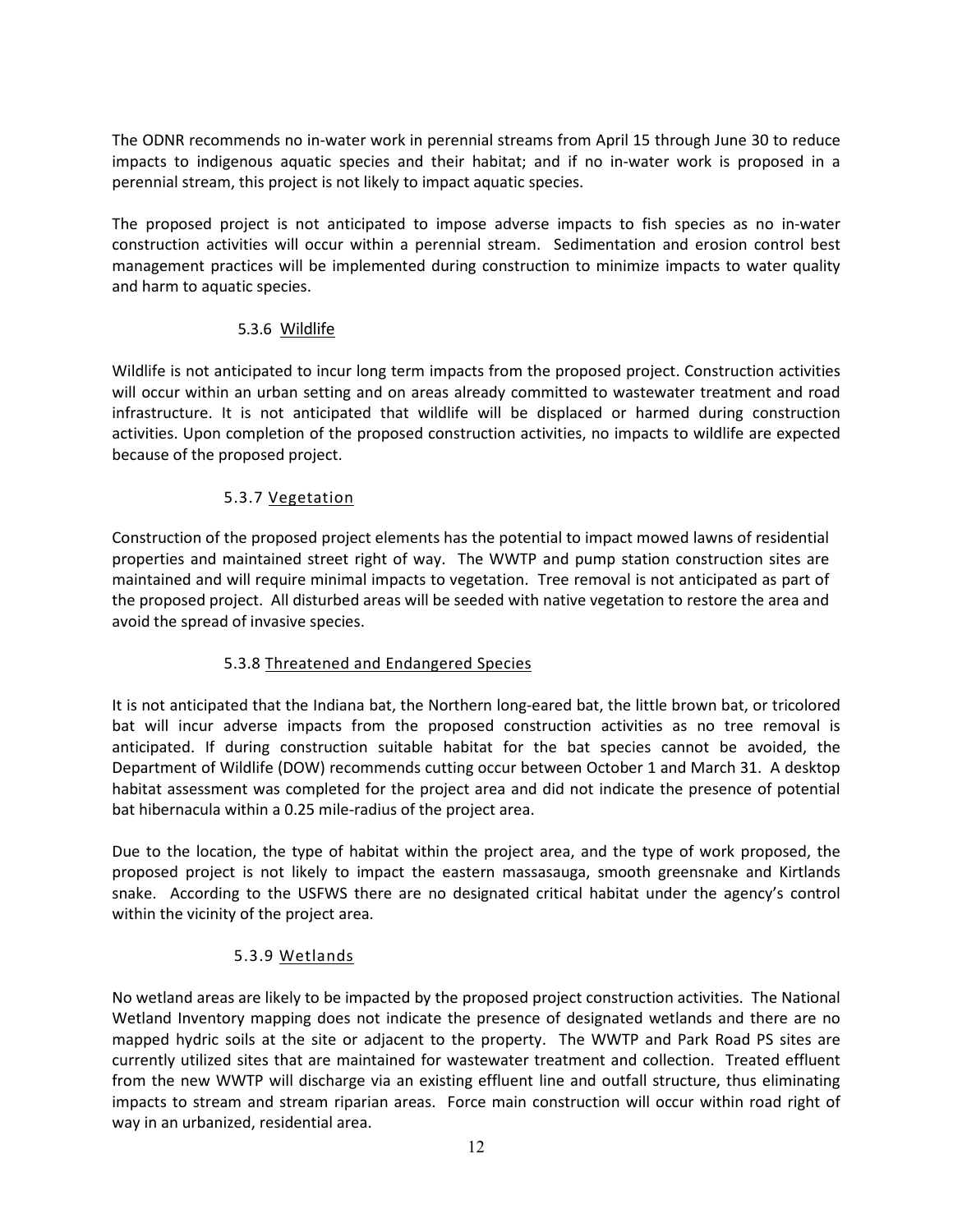## 5.3.10 Wild and Scenic Rivers

The project is not located in the vicinity of a National Wild & Scenic River, so there will be no impacts to this resource. A section of the Sandusky River has been designated a State Scenic River; however, the project site is not located in the vicinity of the designated scenic portion of the Sandusky River and will not impact this resource.

# **5.4 CUMULATIVE EFFECTS**

The preferred alternative project will have minimal and insignificant impacts to the environment. The temporary cumulative effects which are anticipated during construction of the proposed project consist of minor construction related impacts such as land disturbance, noise and dust, and minor traffic delays near the construction sites. The effects of the preferred action alternative, as discussed beforehand, are localized and minor, and in scoping cumulative effects issues, no resources were identified as having a potential to be significantly affected. Only minor and temporary impacts to ecological resources would be sustained with the implementation of the preferred action alternative.

Based on historical population trends, it is not anticipated the project area will increase in population at a substantial or unsustainable rate in the foreseeable future following completion of the project. It is anticipated that the proposed project will provide a benefit to residents and businesses by improving the existing wastewater treatment and collection system. Long term beneficial effects include improved efficiency and reliability of the Village wastewater system which will provide improved health and safety living conditions for residents, while minimizing impacts to local water quality.

# **6.0 COMPLIANCE WITH ENVIRONMENTAL PROTECTION REQUIREMENTS**

The following is a list of the applicable, relevant, and appropriate Federal Statutes, Executive Orders and Memorandum that were considered for the proposed project and a description of the project's compliance with each.

6.1 Abandoned Shipwreck Act of 1987 (43 USC 2101 – 2106); National Historic Preservation Act of 1966 (16 USC 470 et seq.); Executive Order 11593 (Protection and Enhancement of the Cultural Environment; May 13, 1979)

The proposed project is not located within a coastal area and is therefore not subject to the Abandoned Shipwreck Act of 1987.

Section 106 Review coordination was completed with the Ohio Historic Preservation Office (SHPO). The Ohio Historic Preservation Office concluded the project will have no effect on historic properties. Any excavation by the contractor that uncovers human remains, historical or archaeological artifact shall be immediately reported to the Owner, SHPO, Indian Tribes and funders for the project. Construction shall be temporarily halted pending the notification process and further directions issued by the Agency(s) after consultation with the Ohio Historic Preservation Office (SHPO) and appropriate Indian Tribes.

6.2 American Indian Religious Freedom Act (42 USC 1996); Native American Graves Protection and Repatriation Act (25 USC 3001 et seq.)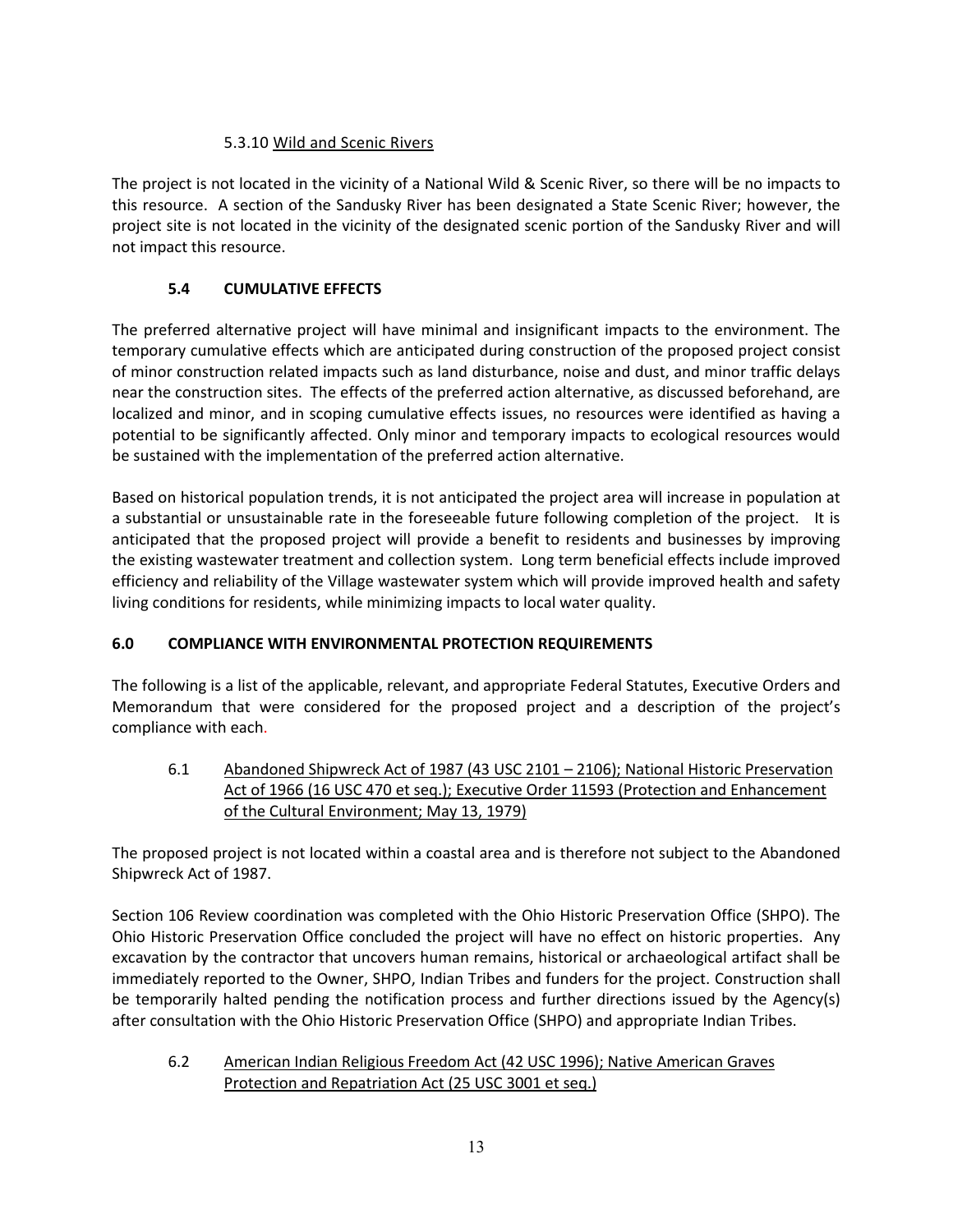Correspondence describing the proposed project elements along with a copy of the Section 106 documents were submitted to each Tribe listed for Crawford County [\(https://egis.hud.gov/tdat/\)](https://egis.hud.gov/tdat/)) seeking comments regarding impacts to known Indian lands or properties. The Seneca Nation reviewed the proposed project and had no concerns with the project as proposed. If Cultural Resources are found during the project, the Seneca Nation requested their office be contacted. The Miami Tribe offered no objection to the preferred project alternative and was currently not aware of existing documentation directly linking a specific Miami cultural or historic site to the project site. However, given their Tribe's deep and enduring relationship to it historic lands and cultural property within present-day Ohio, if any human remains or Native American cultural items falling under the Native American Graves Protection and Repatriation Act (NAGPRA) or archaeological evidence is discovered during any phase of this project, the Miami Tribe requests immediate consultation with the entity of jurisdiction for the location of Discovery. There were no other responses received from any of the Tribes notified.

# 6.3 Clean Air Act, as Amended, 42 USC 7401 – 7671g

The U.S. EPA is mandated to set national ambient air quality standards (NAAQS) for pollutants considered harmful to public health and the environment. The most recent data available from the U.S. EPA and Ohio EPA websites indicates that Crawford County is in attainment status for all NAAQS. The proposed project will not create a permanent emission source, nor will it increase population density that could result in increased ozone or particulate matter and will not impact the Crawford County Air Quality Attainment Status for other criteria pollutants. Construction equipment and dust may result in minimal and short-term impacts. These temporary impacts will be mitigated by requiring equipment in good working order and dust control practices to be utilized during construction activities.

## 6.4 Clean Water Act, as Amended (Federal Water Pollution Control Act Amendments of 1972(; 33 USC 1251 et seq.; Rivers and Harbors Act of 1899 (33 USC 403).

No in-water work will occur during construction. Best management practices will be implemented to control erosion and runoff during construction activities. The project will be required to comply with the Ohio EPA NPDES General Stormwater Permit requirements that is authorized for a construction activity. The Village has an existing NPDES wastewater discharge permit for the WWTP and will be required to meet the monitoring, effluent discharge limitations and reporting requirements established under this permit.

6.5 Coastal Zone Management Act of 1972, as Amended, 16 USC 1451 – 1464.

The Village of Crestline, Crawford County, is not located within the Ohio Coastal Zone Management area.

### 6.6 Comprehensive Environmental Response, Compensation and Liabilities Act, as Amended; 42 USC 9601-9675

A Limited Phase 1 Site Hazardous, Toxic, and Radioactive Waste (HTRW) Investigation was conducted (December 2021) by Stone Environmental Engineering and Science Inc. on the project area. The purpose of the Limited Phase I HTRW Investigation is to identify sites along the Project corridors that may contain HTRW. This Phase I HTRW Investigation has revealed no HTRW concerns for the Project. It is noted that the WWTP previously had underground storage tanks (USTs) which were properly removed and closed. The USTs contained gasoline and diesel fuel. The UST closure received a "No Further Action" status from the regulating authority (Ohio Bureau of UST Regulations (BUSTR)). It is also noted that an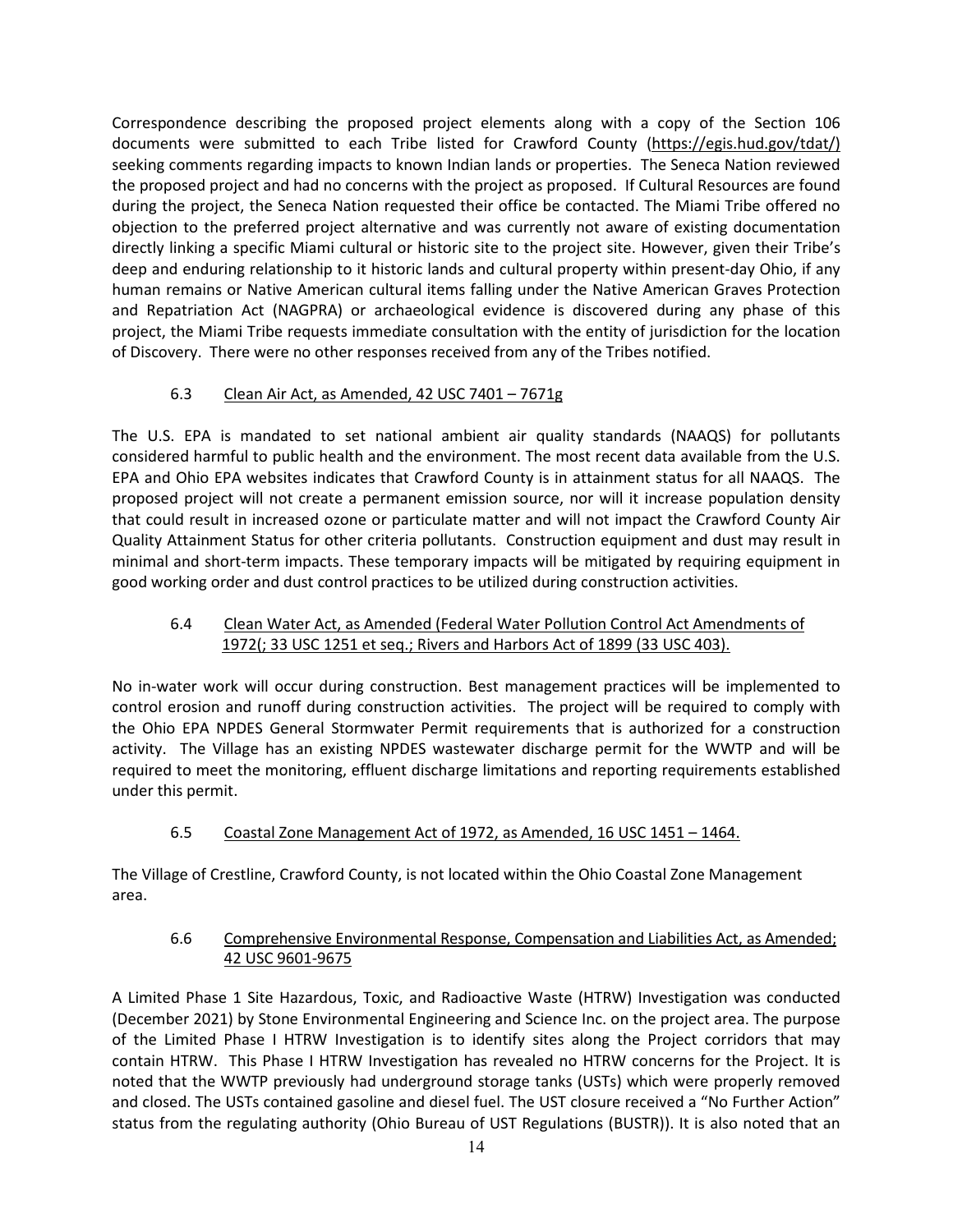existing dual aboveground storage tank (AST) containing diesel fuel and gasoline is present in the area where grading is to occur and is located just north of the former UST cavity.

This Phase I HTRW Investigation has revealed no HTRW concerns within the Project boundary and corridor, and no superfund sites were identified within the project area and 0.5-mile radius. Based upon the HTRW investigation, no further assessment is recommended.

## 6.7 Endangered Species Act of 1973, as Amended, 16 USC 1531 et seq.

Consultation with the U.S. Fish and Wildlife Service (USFWS) was conducted to satisfy requirements of the Endangered Species Act. No critical habitat was identified in the project area. Tree removal is not anticipated as part of the project; however, if during construction suitable habitat for the Indiana bat or northern long-eared bat species cannot be avoided, the USFW (and ODNR) recommend cutting occur between October 1 and March 31. Best management practices for soil erosion control must be implemented to protect water quality and to minimize impacts to aquatic species.

## 6.8 Farmland Protection Act (Subtitle I of Title XV of the Agriculture and food Act of 1981), 7 USC 4201 et seq.; Executive Memorandum – Analysis of Impacts on Prime and Unique Farmland, CEQ Memorandum, August 30, 2976, January 4, 1979

The USDA Natural Resources Conservation Service (NRCS) in Columbus was contacted regarding the proposed project and possible impacts to important farmland. The NRCS reported the preferred alternative site does not contain prime, unique, statewide, or local important farmland. The NRCS notes the WWTP site is urban/built-up and not subject to the Farmland Protection Policy Act. That, other sections of the project are along roads and/or are in right of ways, and are mostly subsurface installations, and not subject to the Farmland Protection Policy Act. Based upon the results of the Farmland Conversion Impact Rating (Form AD-1006 and Form CPA-106) consultation with the NRCS, the project will have no significant effect on prime or unique Farmland.

## 6.9 Federal Water Project Recreation Act, as Amended; 16 USC 4601-12 – 4601.22, 622

The proposed project was not designed for recreational uses, and no recreational facilities are located within the project area.

#### 6.10 Fish and Wildlife Coordination Act, 16 USC 661 et seq.

The proposed project will not result in water body impoundment, diversion, deepening, control, or modification.

#### 6.11 Land and Water Conservation Fund Act of 1965, 16 USC 4601-4 et seq.

This Act is not applicable to the proposed project as no land is being purchased or utilized for recreational type uses.

#### 6.12 National Environmental Policy Act of 1969, as amended; 42 USC 4321-4347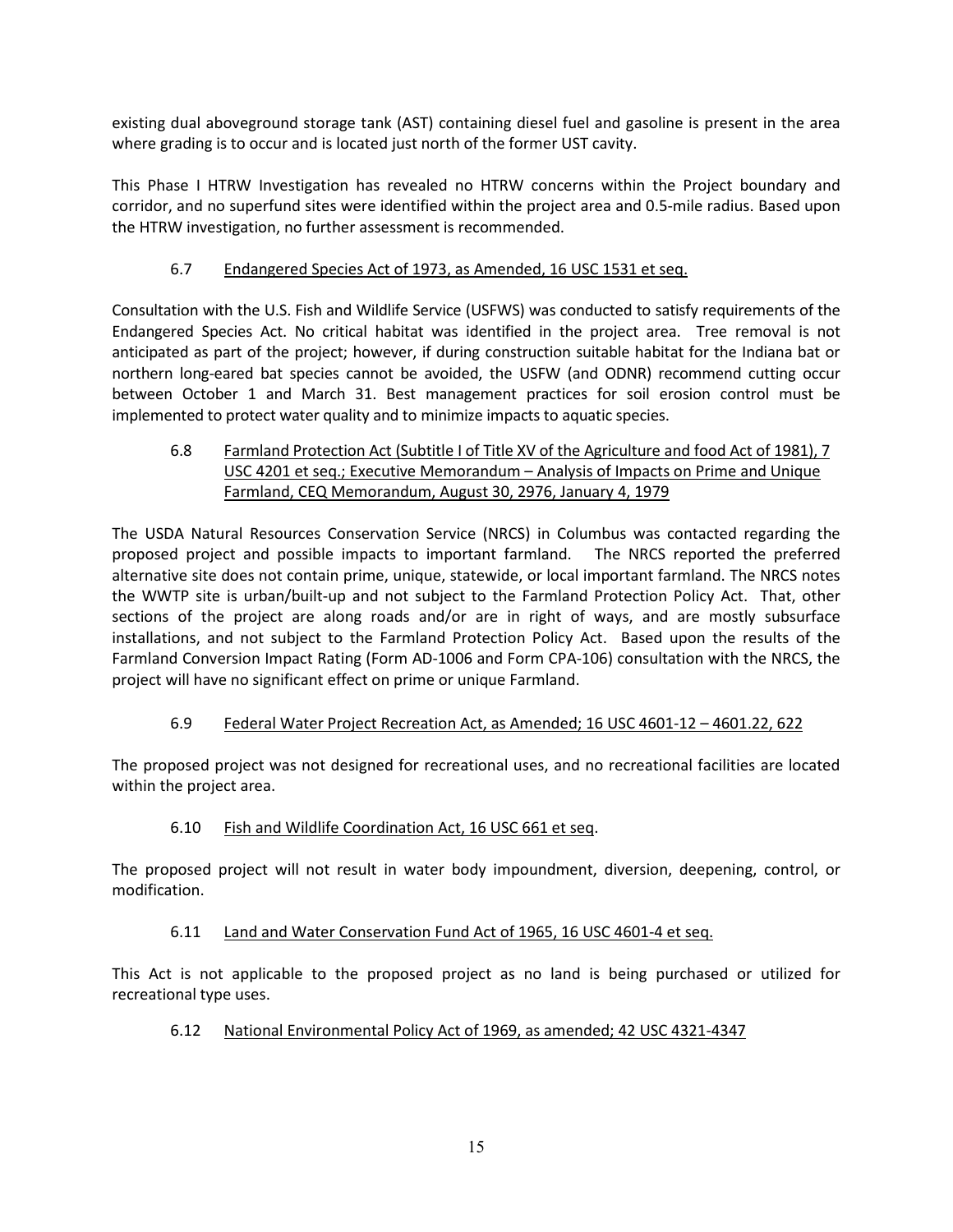After completion After completion and approval of the Environmental Assessment, USACE will draft a Finding of No Significant Impact (if applicable) and release it for 30-day public interest review. If no substantial comments on the proposed project are received, the District Commander will sign the FONSI.

### 6.13 Resource Conservation and Recovery Act of 1976, 42 USC 6901 et seq.

The proposed project is not anticipated to generate, transport, store or dispose of hazardous waste during construction. The proposed wastewater treatment plant operations will be monitored as Resource Conservation and Recovery Act (RCRA) facility under Ohio EPA guidelines. The WWTP operation and effluent discharge will be monitored for compliance with an Ohio EPA National Pollutant Discharge Elimination System (NPDES) permit. No RCRA facilities are in the project alignment or will be impacted by the proposed project.

### 6.14 Toxic Substances Control Act, 15 USC 2601-2671 et seq,

It is not anticipated that PCBs, asbestos, radon, or lead-based paints will be used during construction or operations of the proposed sanitary sewer collection or treatment system.

### 6.15 Wild and Scenic Rivers Act, as amended, 16 USC 1271, et seq.

According to the Wild and Scenic Rivers Map, the project area does not contain rivers with this designation.

### 6.16 Executive Order 11988, Floodplain Management, May 24, 1977

Executive Order 11988 requires Federal agencies to consider the potential effects of their proposed actions in floodplains. The Federal Emergency Management Agency (FEMA) Flood Insurance Rate Map Panel 39033C0175D (1/19/2011) was reviewed and portions of the existing Crestline wastewater treatment plant are located within the base floodplain (without a base flood elevation) or the area that has a 1-percent chance (100-year floodplain) or greater of flooding in any given year [\(https://msc.fema.gov/portal/home\)](https://msc.fema.gov/portal/home). Existing WWTP structures that are situated in the 100-year floodplain include the existing aeration tank and clarifier numbers 1 and 2, which will all be converted to a combined Equalization Tank for the new wastewater treatment system. There is no floodway established for the project area.

The eastern and northeastern portions of the WWTP site are located well above the 100-year flood elevation, and it is proposed that the new WWTP components be constructed in this area, so that all new plant components will be protected from the 100-year flood. The local floodplain administrator was contacted and confirmed that none of the new construction will occur within the floodplain. The eastern and northeastern portions of the WWTP site are located well above the 100-year flood elevation, and it is proposed that the new WWTP is constructed in this area, so that all new plant components will be protected from the 100-year flood. Tank walls and building slabs are designed to be at a minimum elevation of 1126', which is significantly higher than the estimated 500-year flood elevation. The existing aeration tank is proposed to be re-purposed as an equalization tank and is in the 100-year floodplain. However, the top of wall elevation of the existing aeration tank is 1123.23, which is well above the 100-year flood elevation and the assumed 500-year flood elevation.

No excess of excavated soil material generated during the proposed project can be used to fill any floodplain areas. Removal of existing WWTP will occur within the floodplain and will require some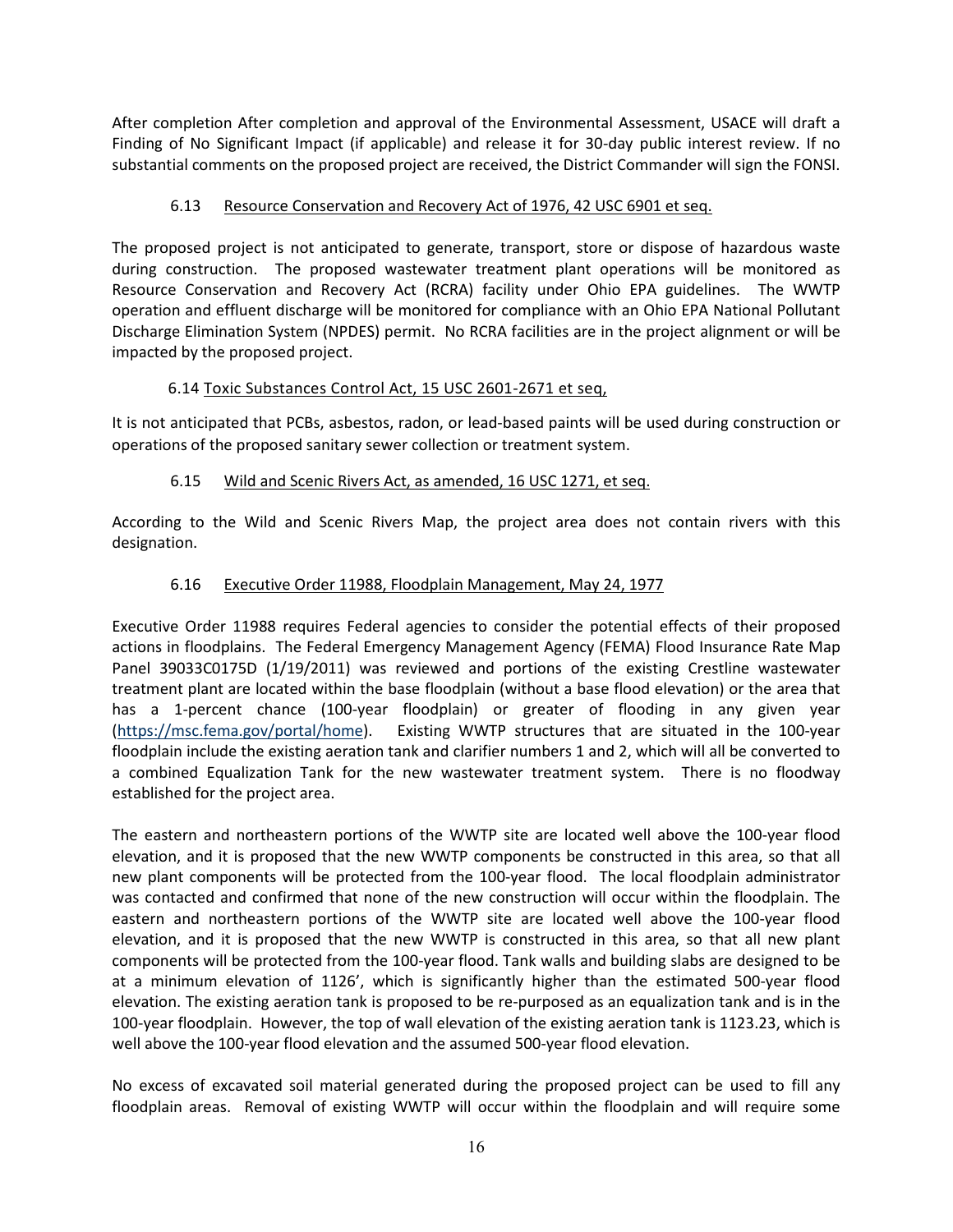grading and excavation work. However, these affected areas will be returned to original contour and seeded with native herbaceous species following demolition. Construction of the proposed project will require a Floodplain Development Permit and compliance with the Village of Crestline Chapter 1325 Flood Control regulations. The engineering contractor and Village of Crestline will take an active role in monitoring the construction process to ensure no unnecessary impacts to floodplains occur, and to ensure mitigation measures are implemented. There will be no significant impacts to the floodplain with construction of the new WWTP components occurring outside of the 100-year floodplain and no expansion of the footprint of existing structures located within the floodplain.

# 6.15 Executive Order 11990, Protection of Wetlands, May 24, 1977

Impacts to wetlands are not anticipated due to construction of the preferred project alternative. The United States Fish and Wildlife Service (USFSW) National Wetland Inventory Maps (NWI) were reviewed, and no designated wetlands were noted within the project area according to the mapping. In addition, Natural Resources Conservation Service soil mapping does not indicate the presence of hydric soils in the project area. The NWI mapping does not indicate the presence of designated wetlands and there are no mapped hydric soils at the site or adjacent to the property. The WWTP and Park Road PS sites are currently utilized for wastewater treatment and collection. Treated effluent from the new WWTP will discharge via an existing effluent line and outfall structure, thus eliminating impacts to stream and riparian areas. Force main construction will occur within maintained road right of way in an urbanized, residential area. The Village of Crestline is responsible to ensure all required Army Corps authorizations and/or permits will be applied for and obtained prior to start of construction in the event wetlands areas are encountered and would be impacted.

#### 6.17 Executive Order 12989, Federal Actions to Address Environmental Justice in Minority Populations and Low-Income Populations, February 22, 1994

The proposed project is in compliance with this Executive Order as the service area is not of a minority or lower income population. Replacement of the WWTP and Park Road PS will eliminate existing risks associated with a reliable wastewater collection and treatment system. Completion of the project will benefit all residents and businesses within the Village of Crestline public wastewater service area.

## 6.18 Executive Order 13045, Protection of Children from Environmental Health Risks and Safety Risks, April 21, 1997

Elimination of an aging and deteriorating wastewater collection and treatment infrastructure will improve the living conditions for children and residents of the Village of Crestline.

## 7.0 **AGENCIES/PUBLIC CONTACTED**

7.1 Coordination. To characterize the affected environment of the project area and to assess the scope of the environmental impacts of the proposed action, information has been obtained from existing literature and coordination with appropriate Indian nations and Federal, State, and local agencies. The agencies, interest groups, and general public that have been contacted during this process are listed in Section 7.0. Responses to this scoping process are included in Appendix EA-B.

7.1 This project has been coordinated with the following agencies and individuals for review and comment: